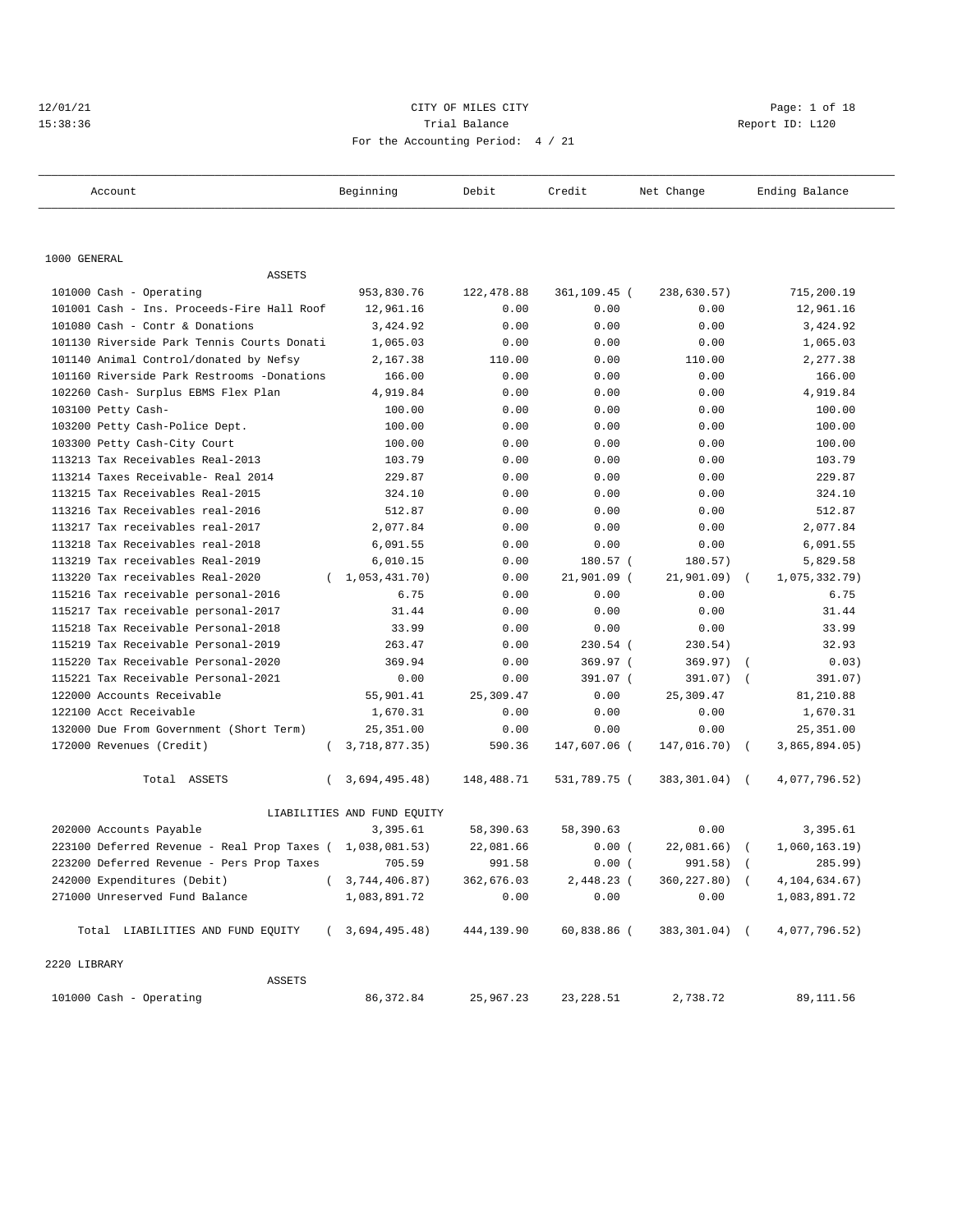## 12/01/21 CITY OF MILES CITY Page: 2 of 18 15:38:36 Trial Balance Report ID: L120 For the Accounting Period: 4 / 21

———————————————————————————————————————————————————————————————————————————————————————————————————————————————————————————————————

| 21 |  |  |  |
|----|--|--|--|

| Account                                     | Beginning                     | Debit      | Credit       | Net Change      |                | Ending Balance |  |
|---------------------------------------------|-------------------------------|------------|--------------|-----------------|----------------|----------------|--|
| 101032 Cash- Library Board of Trustees Mul  | 10,138.61                     | 358.99     | 0.00         | 358.99          |                | 10,497.60      |  |
| 103000 Petty Cash                           | 75.00                         | 0.00       | 0.00         | 0.00            |                | 75.00          |  |
| 172000 Revenues (Credit)                    | $\left($<br>236,741.59)       | 0.00       | 26,326.22 (  | 26,326.22)      | $\sqrt{2}$     | 263,067.81)    |  |
| Total ASSETS                                | $\left($<br>140, 155. 14)     | 26,326.22  | 49,554.73 (  | $23, 228.51$ (  |                | 163,383.65)    |  |
|                                             | LIABILITIES AND FUND EQUITY   |            |              |                 |                |                |  |
| 202000 Accounts Payable                     | 0.00                          | 1,875.81   | 1,875.81     | 0.00            |                | 0.00           |  |
| 242000 Expenditures (Debit)                 | $\overline{ }$<br>220,743.10) | 23, 228.51 | 0.00(        | $23, 228.51)$ ( |                | 243, 971.61)   |  |
| 271000 Unreserved Fund Balance              | 80,587.96                     | 0.00       | 0.00         | 0.00            |                | 80,587.96      |  |
| Total LIABILITIES AND FUND EQUITY           | $\left($<br>140, 155. 14)     | 25,104.32  | $1,875.81$ ( | $23, 228.51)$ ( |                | 163,383.65)    |  |
| 2260 EMERGENCY DISASTER                     |                               |            |              |                 |                |                |  |
| ASSETS                                      |                               |            |              |                 |                |                |  |
| 101000 Cash - Operating                     | 332.03                        | 4.33       | 0.00         | 4.33            |                | 336.36         |  |
| 113218 Tax Receivables real-2018            | $\overline{ }$<br>30.33)      | 0.00       | 0.00         | 0.00            | $\overline{ }$ | 30.33)         |  |
| 115219 Tax Receivable Personal-2019         | 3.92)<br>$\left($             | 0.00       | $2.42$ (     | 2.42)           | $\sqrt{2}$     | 6.34)          |  |
| 172000 Revenues (Credit)                    | 62.27)                        | 0.00       | 4.33(        | 4.33)           | $\sqrt{2}$     | 66.60)         |  |
| Total ASSETS                                | 235.51                        | 4.33       | 6.75(        | 2.42)           |                | 233.09         |  |
|                                             | LIABILITIES AND FUND EQUITY   |            |              |                 |                |                |  |
| 223100 Deferred Revenue - Real Prop Taxes ( | 30.33)                        | 0.00       | 0.00         | 0.00            | $\left($       | 30.33)         |  |
| 223200 Deferred Revenue - Pers Prop Taxes ( | 3.92)                         | 2.42       | 0.00(        | 2.42)           | $\sqrt{ }$     | 6.34)          |  |
| 271000 Unreserved Fund Balance              | 269.76                        | 0.00       | 0.00         | 0.00            |                | 269.76         |  |
| Total LIABILITIES AND FUND EQUITY           | 235.51                        | 2.42       | 0.00(        | 2.42)           |                | 233.09         |  |
| 2270 Health                                 |                               |            |              |                 |                |                |  |
| <b>ASSETS</b>                               |                               |            |              |                 |                |                |  |
| 101000 Cash - Operating                     | 20,076.63                     | 0.00       | 0.00         | 0.00            |                | 20,076.63      |  |
| 172000 Revenues (Credit)                    | 13,000.00)<br>$\left($        | 0.00       | 0.00         | 0.00            |                | 13,000.00)     |  |
| Total ASSETS                                | 7,076.63                      | 0.00       | 0.00         | 0.00            |                | 7,076.63       |  |
|                                             | LIABILITIES AND FUND EQUITY   |            |              |                 |                |                |  |
| 271000 Unreserved Fund Balance              | 7,076.63                      | 0.00       | 0.00         | 0.00            |                | 7,076.63       |  |
| Total LIABILITIES AND FUND EQUITY           | 7,076.63                      | 0.00       | 0.00         | 0.00            |                | 7,076.63       |  |
| 2310 TIFD-Downtown                          |                               |            |              |                 |                |                |  |
| <b>ASSETS</b>                               |                               |            |              |                 |                |                |  |
| 101000 Cash - Operating                     | 208, 427.53                   | 672.22     | 306.77       | 365.45          |                | 208,792.98     |  |
| 113170 Deferred revenue                     | 79.85                         | 0.00       | 0.00         | 0.00            |                | 79.85          |  |
| 113218 Tax Receivables real-2018            | 515.69                        | 0.00       | 0.00         | 0.00            |                | 515.69         |  |
| 113219 Tax receivables Real-2019            | 1,255.25                      | 0.00       | 0.00         | 0.00            |                | 1,255.25       |  |
| 115180 Deferred revenue-audit               | 1.46                          | 0.00       | 0.00         | 0.00            |                | 1.46           |  |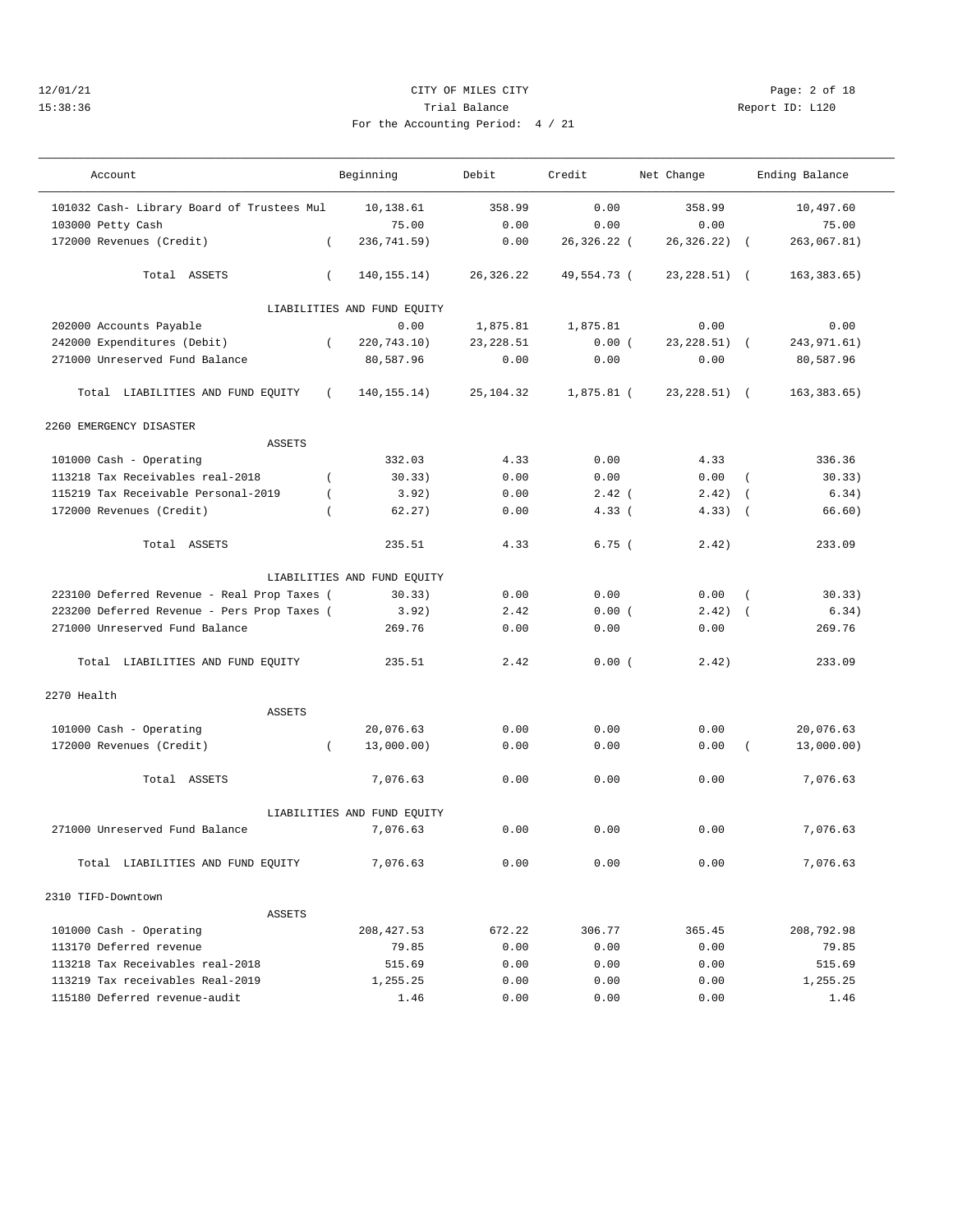## 12/01/21 CITY OF MILES CITY Page: 3 of 18 15:38:36 Trial Balance Report ID: L120 For the Accounting Period: 4 / 21

| Account                                     | Beginning                   | Debit    | Credit       | Net Change   | Ending Balance          |
|---------------------------------------------|-----------------------------|----------|--------------|--------------|-------------------------|
| 115219 Tax Receivable Personal-2019         | 6.99                        | 0.00     | 0.00         | 0.00         | 6.99                    |
| 115220 Tax Receivable Personal-2020         | 488.73                      | 0.00     | 0.00         | 0.00         | 488.73                  |
| 172000 Revenues (Credit)                    | 75,813.93)<br>$\left($      | 0.00     | $672.22$ (   | 672.22)      | 76, 486.15)             |
| Total ASSETS                                | 134,961.57                  | 672.22   | 978.99 (     | 306.77)      | 134,654.80              |
|                                             | LIABILITIES AND FUND EQUITY |          |              |              |                         |
| 202000 Accounts Payable                     | 0.00                        | 64.34    | 64.34        | 0.00         | 0.00                    |
| 223100 Deferred Revenue - Real Prop Taxes   | 1,850.79                    | 0.00     | 0.00         | 0.00         | 1,850.79                |
| 223200 Deferred Revenue - Pers Prop Taxes   | 497.18                      | 0.00     | 0.00         | 0.00         | 497.18                  |
| 242000 Expenditures (Debit)                 | $\left($<br>16,905.00       | 306.77   | 0.00(        | 306.77)      | 17, 211. 77)            |
| 271000 Unreserved Fund Balance              | 149,518.60                  | 0.00     | 0.00         | 0.00         | 149,518.60              |
| Total LIABILITIES AND FUND EQUITY           | 134,961.57                  | 371.11   | 64.34(       | 306.77)      | 134,654.80              |
| 2350 Local Government/Study Commission      |                             |          |              |              |                         |
| <b>ASSETS</b><br>101000 Cash - Operating    | 0.47                        | 0.00     | 0.00         | 0.00         | 0.47                    |
| Total ASSETS                                | 0.47                        | 0.00     | 0.00         | 0.00         | 0.47                    |
|                                             |                             |          |              |              |                         |
|                                             | LIABILITIES AND FUND EQUITY |          |              |              |                         |
| 271000 Unreserved Fund Balance              | 0.47                        | 0.00     | 0.00         | 0.00         | 0.47                    |
| Total LIABILITIES AND FUND EQUITY           | 0.47                        | 0.00     | 0.00         | 0.00         | 0.47                    |
| 2372 Permissive Medical Levy                |                             |          |              |              |                         |
| <b>ASSETS</b>                               |                             |          |              |              |                         |
| 101000 Cash - Operating                     | 43,919.13                   | 3,585.33 | 0.00         | 3,585.33     | 47,504.46               |
| 113216 Tax Receivables real-2016            | 47.22)                      | 0.00     | 0.00         | 0.00         | 47.22)                  |
| 113217 Tax receivables real-2017            | 71.29)<br>$\overline{ }$    | 0.00     | 0.00         | 0.00         | 71.29)<br>$\left($      |
| 113218 Tax Receivables real-2018            | 767.33                      | 0.00     | 0.00         | 0.00         | 767.33                  |
| 113219 Tax receivables Real-2019            | 856.53                      | 0.00     | 25.73(       | 25.73)       | 830.80                  |
| 113220 Tax receivables Real-2020            | 164,030.68)<br>$\left($     | 0.00     | $3,410.23$ ( | 3,410.23)    | 167,440.91)<br>$\left($ |
| 115217 Tax receivable personal-2017         | 1.26)<br>$\left($           | 0.00     | 0.00         | 0.00         | 1.26)                   |
| 115218 Tax Receivable Personal-2018         | 1.19)<br>$\left($           | 0.00     | 0.00         | 0.00         | 1.19)<br>$\overline{ }$ |
| 115219 Tax Receivable Personal-2019         | 33.19                       | 0.00     | 29.04(       | 29.04)       | 4.15                    |
| 115220 Tax Receivable Personal-2020         | 52.73                       | 0.00     | 52.73(       | 52.73)       | 0.00                    |
| 115221 Tax Receivable Personal-2021         | 0.00                        | 0.00     | 60.90(       | 60.90)       | 60.90)                  |
| 172000 Revenues (Credit)                    | 168, 379. 31)<br>$\left($   | 0.00     | $3,585.33$ ( | $3,585.33$ ( | 171,964.64)             |
| Total ASSETS                                | $\left($<br>286,902.04)     | 3,585.33 | 7,163.96 (   | $3,578.63$ ( | 290,480.67)             |
|                                             | LIABILITIES AND FUND EQUITY |          |              |              |                         |
| 223100 Deferred Revenue - Real Prop Taxes ( | 162,525.33)                 | 3,435.96 | 0.00(        | $3,435.96$ ( | 165,961.29)             |
| 223200 Deferred Revenue - Pers Prop Taxes   | 83.47                       | 142.67   | 0.00(        | $142.67$ ) ( | 59.20)                  |
| 242000 Expenditures (Debit)                 | $\left($<br>143, 559. 35)   | 0.00     | 0.00         | 0.00         | 143,559.35)<br>$\left($ |
| 271000 Unreserved Fund Balance              | 19,099.17                   | 0.00     | 0.00         | 0.00         | 19,099.17               |
| Total LIABILITIES AND FUND EQUITY           | 286,902.04)                 | 3,578.63 | 0.00(        | $3,578.63$ ( | 290,480.67)             |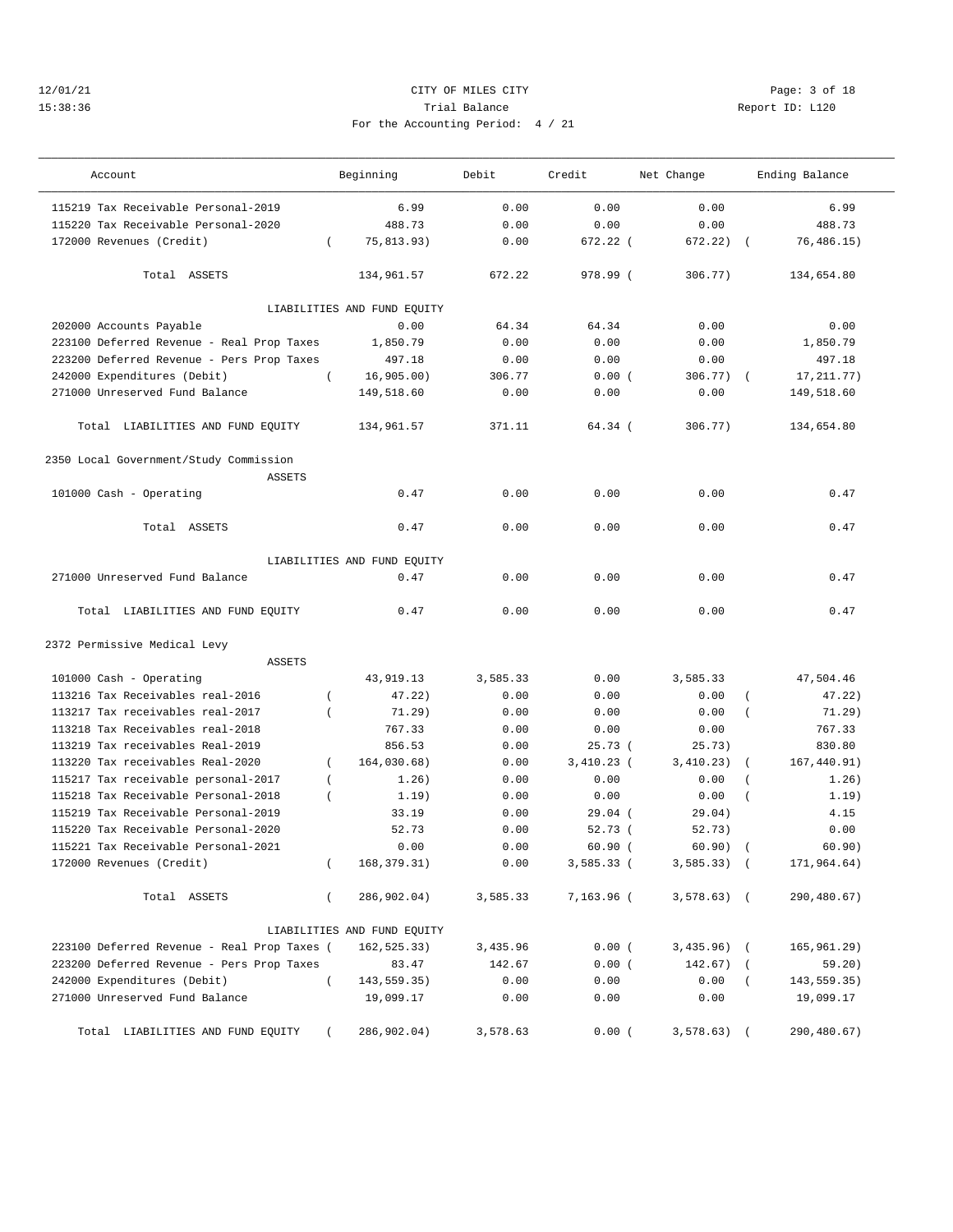|  | 12/01/21 |  |
|--|----------|--|
|  | 5:38:3   |  |

## CITY OF MILES CITY **CHANGE CITY** Page: 4 of 18 15:38:36 Report ID: L120 For the Accounting Period: 4 / 21

| Account                                    | Beginning                   | Debit     | Credit        | Net Change     | Ending Balance |
|--------------------------------------------|-----------------------------|-----------|---------------|----------------|----------------|
|                                            |                             |           |               |                |                |
| 2390 DRUG FORFEITURE                       |                             |           |               |                |                |
| <b>ASSETS</b>                              |                             |           |               |                |                |
| 101000 Cash - Operating                    | 4,552.42                    | 100.00    | 0.00          | 100.00         | 4,652.42       |
| 172000 Revenues (Credit)<br>$\left($       | 2,152.42)                   | 0.00      | $100.00$ (    | $100.00)$ (    | 2, 252.42)     |
| Total ASSETS                               | 2,400.00                    | 100.00    | 100.00        | 0.00           | 2,400.00       |
|                                            | LIABILITIES AND FUND EQUITY |           |               |                |                |
| 271000 Unreserved Fund Balance             | 2,400.00                    | 0.00      | 0.00          | 0.00           | 2,400.00       |
| Total LIABILITIES AND FUND EQUITY          | 2,400.00                    | 0.00      | 0.00          | 0.00           | 2,400.00       |
| 2394 BUILDING CODE ENFORCEMENT             |                             |           |               |                |                |
| <b>ASSETS</b>                              |                             |           |               |                |                |
| 101000 Cash - Operating                    | 90,700.35                   | 6,214.72  | 11,549.47 (   | 5,334.75)      | 85, 365.60     |
| 172000 Revenues (Credit)<br>$\left($       | 48,258.89)                  | 0.00      | $6, 201.50$ ( | $6, 201.50$ (  | 54,460.39)     |
| Total ASSETS                               | 42, 441.46                  | 6,214.72  | 17,750.97 (   | 11, 536.25)    | 30,905.21      |
|                                            | LIABILITIES AND FUND EQUITY |           |               |                |                |
| 202000 Accounts Payable                    | 0.00                        | 9,328.38  | 9,328.38      | 0.00           | 0.00           |
| 242000 Expenditures (Debit)<br>$\left($    | 67,978.75)                  | 11,549.47 | $13.22$ (     | $11, 536.25$ ( | 79,515.00)     |
| 271000 Unreserved Fund Balance             | 110,420.21                  | 0.00      | 0.00          | 0.00           | 110,420.21     |
| Total LIABILITIES AND FUND EQUITY          | 42, 441.46                  | 20,877.85 | $9,341.60$ (  | 11,536.25)     | 30,905.21      |
| 2400 LTG M D#165-(Gen City)                |                             |           |               |                |                |
| ASSETS                                     |                             |           |               |                |                |
| 101000 Cash - Operating                    | 72,572.72                   | 2,472.23  | 12,969.87 (   | 10, 497.64)    | 62,075.08      |
| 118140 Special Assessments Receivables-201 | 39.03                       | 0.00      | 0.00          | 0.00           | 39.03          |
| 118150 Special Assessments Receivables-201 | 40.74                       | 0.00      | 0.00          | 0.00           | 40.74          |
| 118160 Special Assessments Receivables-201 | 85.14                       | 0.00      | 0.00          | 0.00           | 85.14          |
| 118170 Special Assessments Receivables-201 | 662.56                      | 0.00      | 0.00          | 0.00           | 662.56         |
| 118180 Special Assessments Received-2018   | 1,478.31                    | 0.00      | 0.00          | 0.00           | 1,478.31       |
| 118190 Special Assessments Receivables-201 | 1,258.52                    | 0.00      | 18.00(        | 18.00)         | 1,240.52       |
| 118200 Special Assmts Receivable 2000      | 63,140.05                   | 0.00      | 2,410.18 (    | 2,410.18)      | 60,729.87      |
| 172000 Revenues (Credit)<br>$\left($       | 104, 294. 24)               | 0.00      | 2,472.23 (    | 2,472.23)      | 106,766.47)    |
| Total ASSETS                               | 34,982.83                   | 2,472.23  | 17,870.28 (   | 15,398.05)     | 19,584.78      |
|                                            | LIABILITIES AND FUND EQUITY |           |               |                |                |
| 202000 Accounts Payable                    | 0.00                        | 12,969.87 | 12,969.87     | 0.00           | 0.00           |
| 223000 Deferred Revenue/Uncollected Taxes  | 66,704.35                   | 2,428.18  | 0.00(         | 2,428.18)      | 64,276.17      |
| 242000 Expenditures (Debit)<br>$\left($    | 116, 503.04)                | 12,969.87 | 0.00(         | $12,969.87$ (  | 129, 472.91)   |
| 271000 Unreserved Fund Balance             | 84,781.52                   | 0.00      | 0.00          | 0.00           | 84,781.52      |
| Total LIABILITIES AND FUND EQUITY          | 34,982.83                   | 28,367.92 | 12,969.87 (   | 15,398.05)     | 19,584.78      |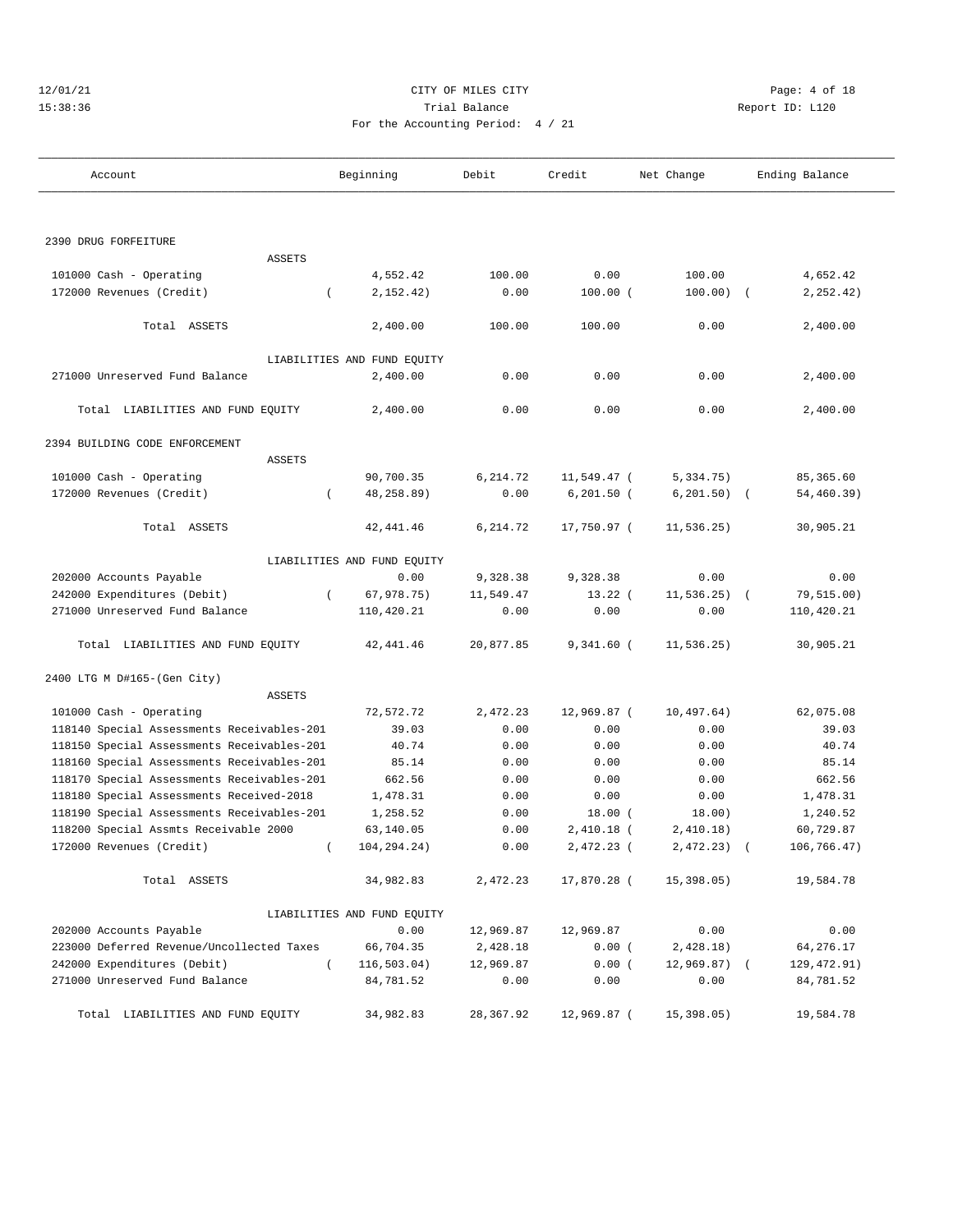#### 12/01/21 Page: 5 of 18 15:38:36 Trial Balance Report ID: L120 For the Accounting Period: 4 / 21

| Report ID: |  |
|------------|--|
|            |  |
|            |  |

| Account                                    | Beginning                   | Debit    | Credit       | Net Change    |            | Ending Balance |
|--------------------------------------------|-----------------------------|----------|--------------|---------------|------------|----------------|
| 2420 LTG M D#167-(MilesAddn Etc)           |                             |          |              |               |            |                |
| <b>ASSETS</b>                              |                             |          |              |               |            |                |
| 101000 Cash - Operating                    | 16,201.30                   | 111.19   | $1,638.09$ ( | 1,526.90)     |            | 14,674.40      |
| 118170 Special Assessments Receivables-201 | 0.04                        | 0.00     | 0.00         | 0.00          |            | 0.04           |
| 118180 Special Assessments Received-2018   | 66.18                       | 0.00     | 0.00         | 0.00          |            | 66.18          |
| 118190 Special Assessments Receivables-201 | 189.80                      | 0.00     | $32.28$ (    | 32.28)        |            | 157.52         |
| 118200 Special Assmts Receivable 2000      | 6,378.90                    | 0.00     | 69.31(       | 69.31)        |            | 6,309.59       |
| 172000 Revenues (Credit)                   | 10,048.95)<br>$\left($      | 0.00     | 111.19 (     | 111.19)       |            | 10, 160.14)    |
| Total ASSETS                               | 12,787.27                   | 111.19   | $1,850.87$ ( | 1,739.68)     |            | 11,047.59      |
|                                            | LIABILITIES AND FUND EQUITY |          |              |               |            |                |
| 202000 Accounts Payable                    | 0.00                        | 1,638.09 | 1,638.09     | 0.00          |            | 0.00           |
| 223000 Deferred Revenue/Uncollected Taxes  | 6,634.92                    | 101.59   | 0.00(        | 101.59)       |            | 6,533.33       |
| 242000 Expenditures (Debit)                | 15, 569.31)<br>$\left($     | 1,638.09 | 0.00(        | 1,638.09)     |            | 17,207.40)     |
| 271000 Unreserved Fund Balance             | 21,721.66                   | 0.00     | 0.00         | 0.00          |            | 21,721.66      |
| Total LIABILITIES AND FUND EQUITY          | 12,787.27                   | 3,377.77 | $1,638.09$ ( | 1,739.68)     |            | 11,047.59      |
| 2430 LTG M D#171-(Balsam Est)              |                             |          |              |               |            |                |
| <b>ASSETS</b>                              |                             |          |              |               |            |                |
| 101000 Cash - Operating                    | 186.60                      | 55.74    | 171.74 (     | 116.00)       |            | 70.60          |
| 118200 Special Assmts Receivable 2000      | 1,963.07                    | 0.00     | 55.28(       | 55.28)        |            | 1,907.79       |
| 172000 Revenues (Credit)                   | 2,774.89)<br>$\left($       | 0.00     | 55.74(       | $55.74)$ (    |            | 2,830.63)      |
| Total ASSETS                               | 625.22)<br>$\left($         | 55.74    | 282.76 (     | $227.02)$ (   |            | 852.24)        |
|                                            | LIABILITIES AND FUND EQUITY |          |              |               |            |                |
| 202000 Accounts Payable                    | 0.00                        | 171.74   | 171.74       | 0.00          |            | 0.00           |
| 223000 Deferred Revenue/Uncollected Taxes  | 1,963.07                    | 55.28    | 0.00(        | 55.28)        |            | 1,907.79       |
| 242000 Expenditures (Debit)                | $\overline{ }$<br>6,854.59) | 171.74   | 0.00(        | 171.74)       | $\sqrt{2}$ | 7,026.33)      |
| 271000 Unreserved Fund Balance             | 4,266.30                    | 0.00     | 0.00         | 0.00          |            | 4,266.30       |
| Total LIABILITIES AND FUND EQUITY          | 625.22)<br>$\left($         | 398.76   | 171.74 (     | $227.02)$ (   |            | 852.24)        |
| 2440 LTG M D#172-(Main Str)                |                             |          |              |               |            |                |
| <b>ASSETS</b>                              |                             |          |              |               |            |                |
| 101000 Cash - Operating                    | 6,059.59                    | 2.11     | $1,444.91$ ( | 1,442,80)     |            | 4,616.79       |
| 118200 Special Assmts Receivable 2000      | 11,127.29                   | 0.00     | 0.00         | 0.00          |            | 11,127.29      |
| 172000 Revenues (Credit)                   | 19,723.51)<br>$\left($      | 0.00     | 2.11(        | $2.11)$ (     |            | 19,725.62)     |
| Total ASSETS                               | $\left($<br>2, 536.63)      | 2.11     | 1,447.02 (   | $1,444.91)$ ( |            | 3,981.54)      |
|                                            | LIABILITIES AND FUND EQUITY |          |              |               |            |                |
| 202000 Accounts Payable                    | 0.00                        | 1,444.91 | 1,444.91     | 0.00          |            | 0.00           |
| 223000 Deferred Revenue/Uncollected Taxes  | 11,127.29                   | 0.00     | 0.00         | 0.00          |            | 11,127.29      |
| 242000 Expenditures (Debit)                | $\left($<br>23,031.38)      | 1,444.91 | 0.00(        | $1,444.91)$ ( |            | 24,476.29)     |
| 271000 Unreserved Fund Balance             | 9,367.46                    | 0.00     | 0.00         | 0.00          |            | 9,367.46       |
| Total LIABILITIES AND FUND EQUITY          | 2,536.63)                   | 2,889.82 | 1,444.91 (   | $1,444.91)$ ( |            | 3,981.54)      |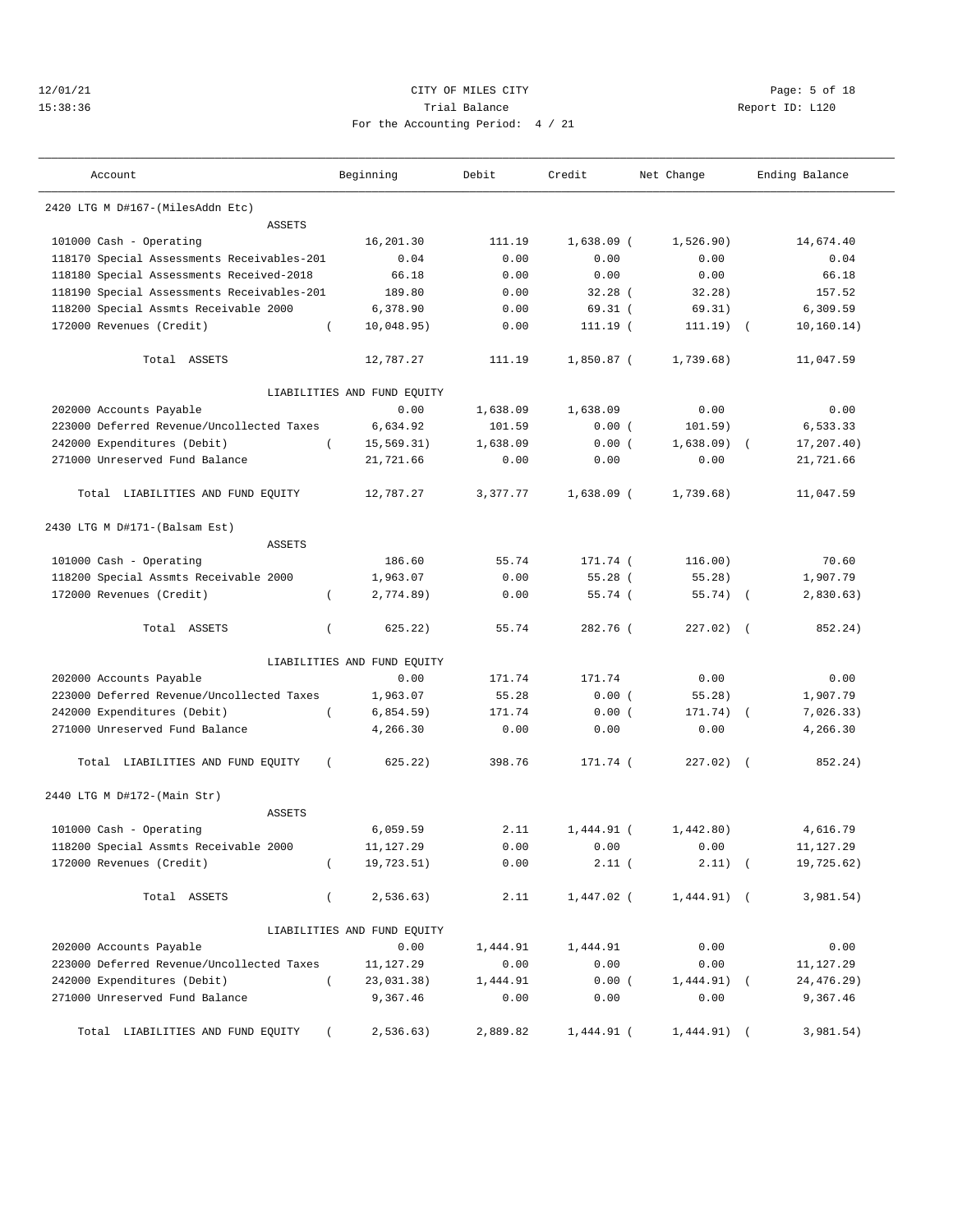| 12/01/21 |         |  |  |  |  |
|----------|---------|--|--|--|--|
|          | 15:38:3 |  |  |  |  |

## CITY OF MILES CITY **CHANGE CITY** Page: 6 of 18 15:38:36 Report ID: L120 For the Accounting Period: 4 / 21

| Account                                    | Beginning                   | Debit    | Credit     | Net Change  | Ending Balance          |
|--------------------------------------------|-----------------------------|----------|------------|-------------|-------------------------|
|                                            |                             |          |            |             |                         |
| 2450 LTG M D#195-(SG-Trico)                |                             |          |            |             |                         |
| <b>ASSETS</b>                              |                             |          |            |             |                         |
| 101000 Cash - Operating                    | 1,546.22                    | 14.67    | 0.00       | 14.67       | 1,560.89                |
| 118200 Special Assmts Receivable 2000      | 1,283.84                    | 0.00     | $14.03$ (  | 14.03)      | 1,269.81                |
| 172000 Revenues (Credit)                   | 1,920.51)<br>$\left($       | 0.00     | $14.67$ (  | 14.67)      | 1,935.18)<br>$\sqrt{2}$ |
| Total ASSETS                               | 909.55                      | 14.67    | 28.70(     | 14.03)      | 895.52                  |
|                                            | LIABILITIES AND FUND EQUITY |          |            |             |                         |
| 223000 Deferred Revenue/Uncollected Taxes  | 1,283.84                    | 14.03    | 0.00(      | 14.03)      | 1,269.81                |
| 242000 Expenditures (Debit)                | 5,601.84)                   | 0.00     | 0.00       | 0.00        | 5,601.84)               |
| 271000 Unreserved Fund Balance             | 5,227.55                    | 0.00     | 0.00       | 0.00        | 5,227.55                |
| Total LIABILITIES AND FUND EQUITY          | 909.55                      | 14.03    | 0.00(      | 14.03)      | 895.52                  |
| 2470 LTG M D#202-(SG-MDU&NV)               |                             |          |            |             |                         |
| <b>ASSETS</b>                              |                             |          |            |             |                         |
| 101000 Cash - Operating                    | 3,801.42                    | 159.30   | 446.89 (   | 287.59)     | 3,513.83                |
| 118180 Special Assessments Received-2018   | 98.28                       | 0.00     | 0.00       | 0.00        | 98.28                   |
| 118190 Special Assessments Receivables-201 | 141.48                      | 0.00     | 0.00       | 0.00        | 141.48                  |
| 118200 Special Assmts Receivable 2000      | 2,315.98                    | 0.00     | $156.88$ ( | 156.88)     | 2,159.10                |
| 172000 Revenues (Credit)                   | 3,689.34)<br>$\left($       | 0.00     | 159.30 (   | $159.30)$ ( | 3,848.64)               |
| Total ASSETS                               | 2,667.82                    | 159.30   | 763.07 (   | 603.77)     | 2,064.05                |
|                                            | LIABILITIES AND FUND EQUITY |          |            |             |                         |
| 202000 Accounts Payable                    | 0.00                        | 446.89   | 446.89     | 0.00        | 0.00                    |
| 223000 Deferred Revenue/Uncollected Taxes  | 2,555.74                    | 156.88   | 0.00(      | 156.88)     | 2,398.86                |
| 242000 Expenditures (Debit)                | $\overline{ }$<br>4,986.11) | 446.89   | 0.00(      | $446.89$ (  | 5,433.00)               |
| 271000 Unreserved Fund Balance             | 5,098.19                    | 0.00     | 0.00       | 0.00        | 5,098.19                |
| Total LIABILITIES AND FUND EQUITY          | 2,667.82                    | 1,050.66 | 446.89 (   | 603.77)     | 2,064.05                |
| 2480 LTG M M#173-(Milestown Estates)       |                             |          |            |             |                         |
| <b>ASSETS</b>                              |                             |          |            |             |                         |
| 101000 Cash - Operating                    | 1,190.48                    | 69.54    | 35.27      | 34.27       | 1,224.75                |
| 118200 Special Assmts Receivable 2000      | 856.32                      | 0.00     | 68.64 (    | 68.64)      | 787.68                  |
| 172000 Revenues (Credit)                   | $\left($<br>2,423.71)       | 0.00     | 69.54(     | $69.54)$ (  | 2,493.25)               |
| Total ASSETS                               | $\left($<br>376.91)         | 69.54    | $173.45$ ( | $103.91)$ ( | 480.82)                 |
|                                            | LIABILITIES AND FUND EQUITY |          |            |             |                         |
| 202000 Accounts Payable                    | 0.00                        | 35.27    | 35.27      | 0.00        | 0.00                    |
| 223000 Deferred Revenue/Uncollected Taxes  | 856.32                      | 68.64    | 0.00(      | 68.64)      | 787.68                  |
| 242000 Expenditures (Debit)                | $\left($<br>2,341.31)       | 35.27    | 0.00(      | $35.27)$ (  | 2,376.58)               |
| 271000 Unreserved Fund Balance             | 1,108.08                    | 0.00     | 0.00       | 0.00        | 1,108.08                |
| Total LIABILITIES AND FUND EQUITY          | 376.91)<br>$\left($         | 139.18   | $35.27$ (  | $103.91)$ ( | 480.82)                 |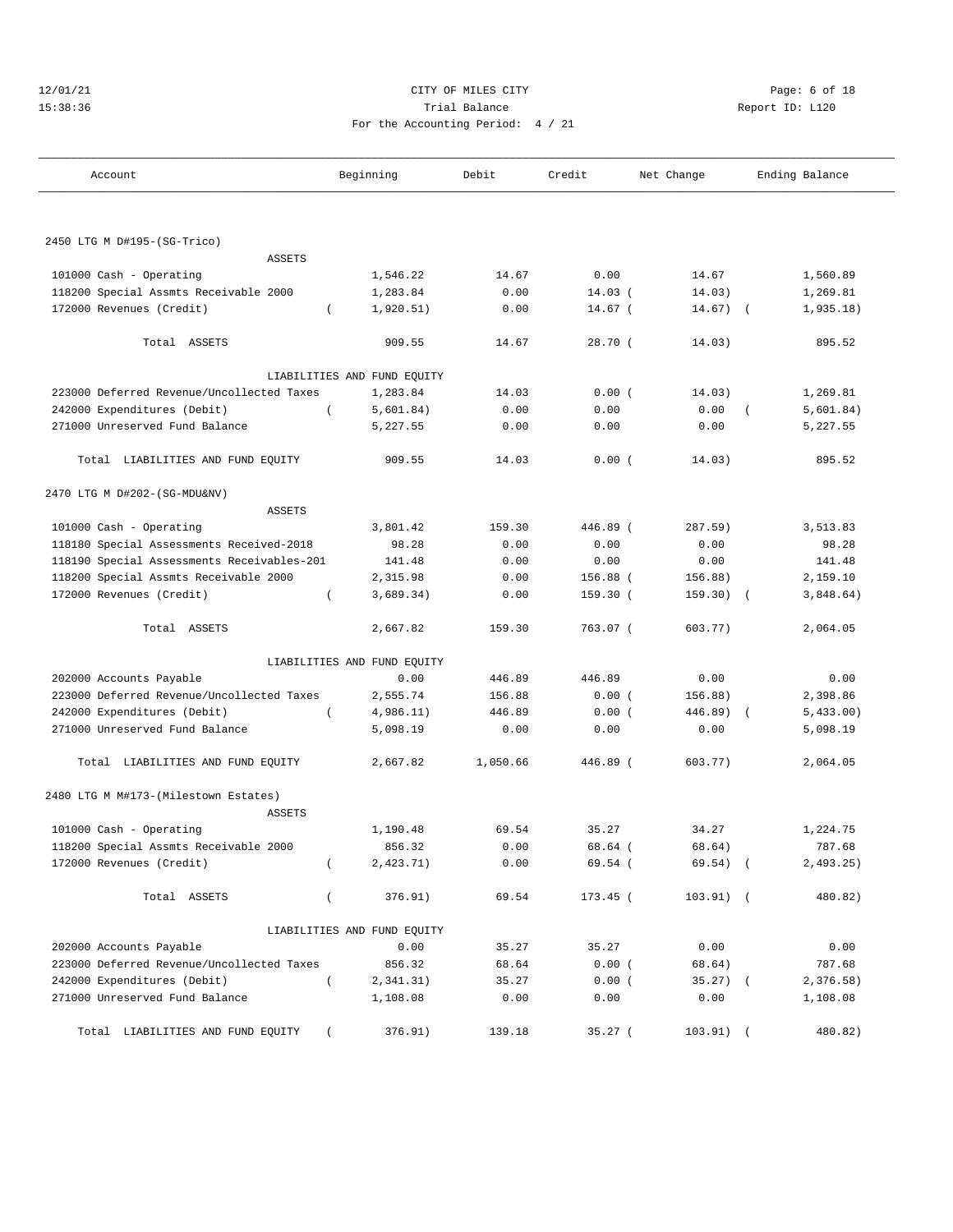| 12/01/21 |  |
|----------|--|
| 15:38:36 |  |

#### CITY OF MILES CITY CITY Rage: 7 of 18 Trial Balance Report ID: L120 For the Accounting Period: 4 / 21

——————————————————————————————————————————————————————————————————————————————————————————————————————————————————————————————————— Account Beginning Debit Credit Net Change Ending Balance

| 2510 STR MAINT DIST #204                   |                             |            |                 |                 |            |               |  |
|--------------------------------------------|-----------------------------|------------|-----------------|-----------------|------------|---------------|--|
| <b>ASSETS</b>                              |                             |            |                 |                 |            |               |  |
| 101000 Cash - Operating                    | 103,510.70                  | 27,816.11  | 59,919.93 (     | 32,103.82)      |            | 71,406.88     |  |
| 118130 Special Assessments Receivable 2013 | 32.59                       | 0.00       | 0.00            | 0.00            |            | 32.59         |  |
| 118140 Special Assessments Receivables-201 | 31.99                       | 0.00       | 0.00            | 0.00            |            | 31.99         |  |
| 118150 Special Assessments Receivables-201 | 34.52                       | 0.00       | 0.00            | 0.00            |            | 34.52         |  |
| 118160 Special Assessments Receivables-201 | 180.96                      | 0.00       | 0.00            | 0.00            |            | 180.96        |  |
| 118170 Special Assessments Receivables-201 | 1,145.70                    | 0.00       | 0.00            | 0.00            |            | 1,145.70      |  |
| 118180 Special Assessments Received-2018   | 5,784.91                    | 0.00       | 0.00            | 0.00            |            | 5,784.91      |  |
| 118190 Special Assessments Receivables-201 | 10,401.18                   | 0.00       | 336.20 (        | 336.20)         |            | 10,064.98     |  |
| 118200 Special Assmts Receivable 2000      | 706,281.76                  | 0.00       | $26, 160.30$ (  | 26.160.30)      |            | 680,121.46    |  |
| 132000 Due From Government (Short Term)    | 18,400.00                   | 0.00       | 0.00            | 0.00            |            | 18,400.00     |  |
| 172000 Revenues (Credit)                   | (1, 867, 229.98)            | 0.00       | 26,750.98 (     | 26,750.98)      | $\sqrt{2}$ | 1,893,980.96) |  |
| Total ASSETS<br>$\left($                   | 1,021,425.67)               | 27,816.11  | $113, 167.41$ ( | 85,351.30) (    |            | 1,106,776.97) |  |
|                                            | LIABILITIES AND FUND EQUITY |            |                 |                 |            |               |  |
| 202000 Accounts Payable                    | 77,439.76                   | 20,425.26  | 20, 425.26      | 0.00            |            | 77,439.76     |  |
| 223000 Deferred Revenue/Uncollected Taxes  | 723,893.62                  | 26,496.50  | 0.00(           | 26, 496.50)     |            | 697,397.12    |  |
| 242000 Expenditures (Debit)                | (2, 179, 919.17)            | 59,919.93  | $1,065.13$ (    | 58,854.80)      |            | 2,238,773.97) |  |
| 271000 Unreserved Fund Balance             | 357,160.12                  | 0.00       | 0.00            | 0.00            |            | 357,160.12    |  |
| Total LIABILITIES AND FUND EQUITY          | (1, 021, 425.67)            | 106,841.69 | $21.490.39$ (   | 85,351.30) (    |            | 1,106,776.97) |  |
| 2520 STR MAINT DIST #205                   |                             |            |                 |                 |            |               |  |
| <b>ASSETS</b>                              |                             |            |                 |                 |            |               |  |
| 101000 Cash - Operating                    | 245,839.06                  | 2,742.63   | $16,369.11$ (   | 13,626.48)      |            | 232, 212.58   |  |
| 118140 Special Assessments Receivables-201 | 214.50                      | 0.00       | 0.00            | 0.00            |            | 214.50        |  |
| 118150 Special Assessments Receivables-201 | 210.08                      | 0.00       | 0.00            | 0.00            |            | 210.08        |  |
| 118160 Special Assessments Receivables-201 | 317.14                      | 0.00       | 0.00            | 0.00            |            | 317.14        |  |
| 118170 Special Assessments Receivables-201 | 1,646.90                    | 0.00       | 0.00            | 0.00            |            | 1,646.90      |  |
| 118180 Special Assessments Received-2018   | 4,516.35                    | 0.00       | 0.00            | 0.00            |            | 4,516.35      |  |
| 118190 Special Assessments Receivables-201 | 1,348.01                    | 0.00       | 0.00            | 0.00            |            | 1,348.01      |  |
| 118200 Special Assmts Receivable 2000      | 74,764.37                   | 0.00       | 2,387.16 (      | 2,387.16)       |            | 72,377.21     |  |
| 132000 Due From Government (Short Term)    | 4,600.00                    | 0.00       | 0.00            | 0.00            |            | 4,600.00      |  |
| 172000 Revenues (Credit)<br>$\left($       | 171,443.16)                 | 0.00       | 2,489.57 (      | $2,489.57$ (    |            | 173,932.73)   |  |
| Total ASSETS                               | 162,013.25                  | 2,742.63   | 21,245.84 (     | 18,503.21)      |            | 143,510.04    |  |
|                                            | LIABILITIES AND FUND EQUITY |            |                 |                 |            |               |  |
| 202000 Accounts Payable                    | 0.00                        | 4,984.68   | 4,984.68        | 0.00            |            | 0.00          |  |
| 223000 Deferred Revenue/Uncollected Taxes  | 83,017.19                   | 2,387.16   | 0.00(           | 2,387.16)       |            | 80,630.03     |  |
| 242000 Expenditures (Debit)<br>$\left($    | 161, 491.55)                | 16,369.11  | $253.06$ (      | $16, 116.05)$ ( |            | 177,607.60)   |  |
| 271000 Unreserved Fund Balance             | 240,487.61                  | 0.00       | 0.00            | 0.00            |            | 240,487.61    |  |
| Total LIABILITIES AND FUND EQUITY          | 162,013.25                  | 23,740.95  | 5,237.74 (      | 18,503.21)      |            | 143,510.04    |  |

2540 STR MAINT DIST#207-(MILESTOWN ESTATES)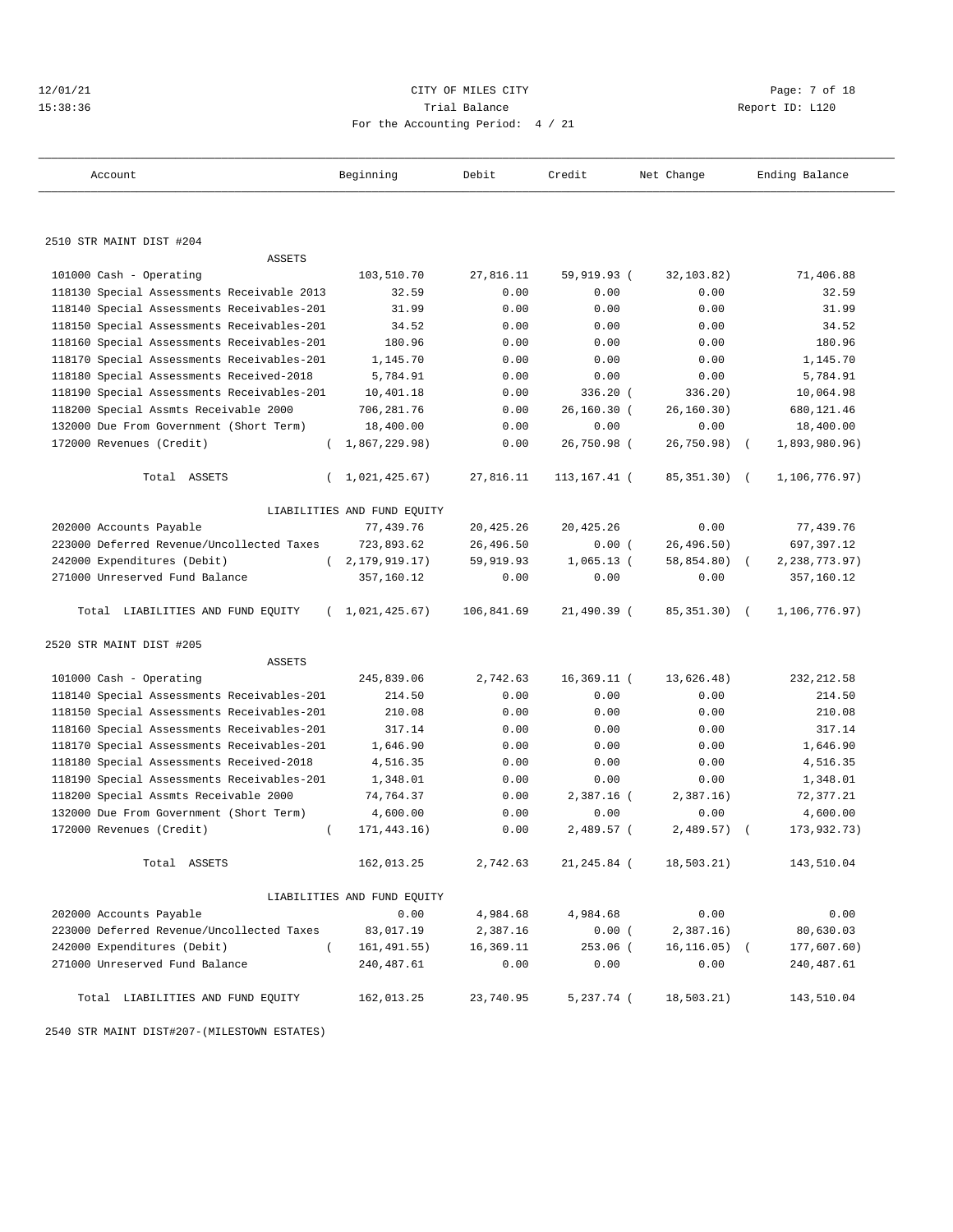## 12/01/21 CITY OF MILES CITY Page: 8 of 18 15:38:36 Trial Balance Report ID: L120 For the Accounting Period: 4 / 21

| Account                                   |          | Beginning                   | Debit      | Credit       | Net Change     |            | Ending Balance |
|-------------------------------------------|----------|-----------------------------|------------|--------------|----------------|------------|----------------|
| <b>ASSETS</b>                             |          |                             |            |              |                |            |                |
| 101000 Cash - Operating                   |          | 5,001.99                    | 93.76      | 448.22 (     | 354.46)        |            | 4,647.53       |
| 118200 Special Assmts Receivable 2000     |          | 1,140.24                    | 0.00       | 91.39(       | 91.39)         |            | 1,048.85       |
| 172000 Revenues (Credit)                  | $\left($ | 3,494.70)                   | 0.00       | 93.76 (      | $93.76$ (      |            | 3,588.46)      |
|                                           |          |                             |            |              |                |            |                |
| Total ASSETS                              |          | 2,647.53                    | 93.76      | 633.37 (     | 539.61)        |            | 2,107.92       |
|                                           |          | LIABILITIES AND FUND EQUITY |            |              |                |            |                |
| 202000 Accounts Payable                   |          | 0.00                        | 0.84       | 0.84         | 0.00           |            | 0.00           |
| 223000 Deferred Revenue/Uncollected Taxes |          | 1,140.24                    | 91.39      | 0.00(        | 91.39)         |            | 1,048.85       |
| 242000 Expenditures (Debit)               | $\left($ | 3,970.46)                   | 448.22     | 0.00(        | 448.22)        | $\sqrt{2}$ | 4,418.68)      |
| 271000 Unreserved Fund Balance            |          | 5,477.75                    | 0.00       | 0.00         | 0.00           |            | 5,477.75       |
| Total LIABILITIES AND FUND EQUITY         |          | 2,647.53                    | 540.45     | $0.84$ (     | 539.61)        |            | 2,107.92       |
| 2701 Fire Grants                          |          |                             |            |              |                |            |                |
| <b>ASSETS</b>                             |          |                             |            |              |                |            |                |
| 101000 Cash - Operating                   |          | 6,110.70                    | 350.00     | 0.00         | 350.00         |            | 6,460.70       |
| 172000 Revenues (Credit)                  | $\left($ | 2.00)                       | 0.00       | $350.00$ (   | 350.00)        | $\sqrt{2}$ | 352.00)        |
| Total ASSETS                              |          | 6,108.70                    | 350.00     | 350.00       | 0.00           |            | 6,108.70       |
|                                           |          | LIABILITIES AND FUND EQUITY |            |              |                |            |                |
| 271000 Unreserved Fund Balance            |          | 6,108.70                    | 0.00       | 0.00         | 0.00           |            | 6,108.70       |
| Total LIABILITIES AND FUND EQUITY         |          | 6,108.70                    | 0.00       | 0.00         | 0.00           |            | 6,108.70       |
| 2820 GAS TAX                              |          |                             |            |              |                |            |                |
| <b>ASSETS</b>                             |          |                             |            |              |                |            |                |
| 101000 Cash - Operating                   |          | 612.99                      | 14,184.04  | 204.33       | 13,979.71      |            | 14,592.70      |
| 172000 Revenues (Credit)                  | $\left($ | 127,656.31)                 | 0.00       | 14,184.04 (  | 14, 184.04)    | $\sqrt{2}$ | 141,840.35)    |
| Total ASSETS                              | $\left($ | 127,043.32)                 | 14,184.04  | 14,388.37 (  | $204.33)$ (    |            | 127, 247.65)   |
|                                           |          | LIABILITIES AND FUND EQUITY |            |              |                |            |                |
| 242000 Expenditures (Debit)               | $\left($ | 127,043.48)                 | 204.33     | 0.00(        | $204.33)$ (    |            | 127, 247.81)   |
| 271000 Unreserved Fund Balance            |          | 0.16                        | 0.00       | 0.00         | 0.00           |            | 0.16           |
| Total LIABILITIES AND FUND EQUITY         |          | 127,043.32)                 | 204.33     | 0.00(        | 204.33)        | $\sqrt{2}$ | 127, 247.65)   |
| 2821 HB473- Fuel Tax                      |          |                             |            |              |                |            |                |
| ASSETS                                    |          |                             |            |              |                |            |                |
| 102131 Restricted Cash- HB473             |          | 1.09                        | 195,414.18 | 0.00         | 195, 414.18    |            | 195,415.27     |
| 172000 Revenues (Credit)                  |          | 0.00                        | 0.00       | 195,414.18 ( | $195,414.18$ ( |            | 195, 414. 18)  |
| Total ASSETS                              |          | 1.09                        | 195,414.18 | 195,414.18   | 0.00           |            | 1.09           |

LIABILITIES AND FUND EQUITY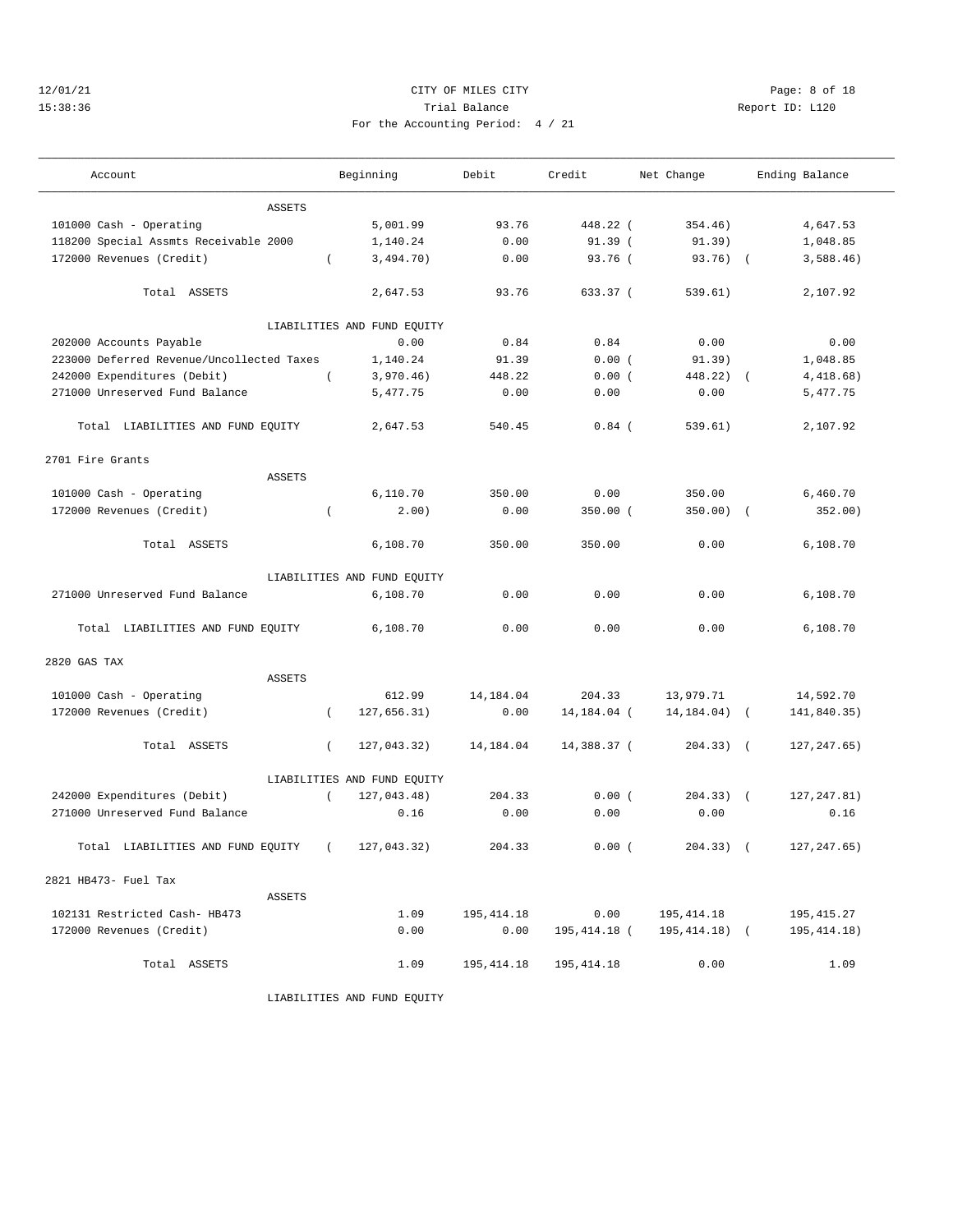#### 12/01/21 CITY OF MILES CITY Page: 9 of 18 15:38:36 Trial Balance Report ID: L120 For the Ac

———————————————————————————————————————————————————————————————————————————————————————————————————————————————————————————————————

| ccounting Period: 4 / 21 |  |  |  |
|--------------------------|--|--|--|

 Account Beginning Debit Credit Net Change Ending Balance ——————————————————————————————————————————————————————————————————————————————————————————————————————————————————————————————————— 271000 Unreserved Fund Balance 1.09 0.00 0.00 0.00 1.09 Total LIABILITIES AND FUND EQUITY 1.09 0.00 0.00 0.00 1.09

| 2850 Southeastern Montana Dispatch-911     |          |                             |           |             |               |            |             |
|--------------------------------------------|----------|-----------------------------|-----------|-------------|---------------|------------|-------------|
| <b>ASSETS</b>                              |          |                             |           |             |               |            |             |
| 101000 Cash - Operating                    |          | 136,994.46                  | 47.80     | 46,001.65 ( | 45,953.85)    |            | 91,040.61   |
| 172000 Revenues (Credit)                   | $\left($ | 153,602.10)                 | 0.00      | $47.80$ (   | $47.80$ ) (   |            | 153,649.90) |
|                                            |          |                             |           |             |               |            |             |
| Total ASSETS                               | $\left($ | 16,607.64)                  | 47.80     | 46,049.45 ( | 46,001.65) (  |            | 62,609.29)  |
|                                            |          | LIABILITIES AND FUND EQUITY |           |             |               |            |             |
| 202000 Accounts Payable                    |          | 0.00                        | 33,044.24 | 33,044.24   | 0.00          |            | 0.00        |
| 242000 Expenditures (Debit)                | $\left($ | 162,884.51)                 | 46,001.65 | 0.00(       | 46,001.65)    | $\sqrt{ }$ | 208,886.16) |
| 271000 Unreserved Fund Balance             |          | 146,276.87                  | 0.00      | 0.00        | 0.00          |            | 146, 276.87 |
| Total LIABILITIES AND FUND EQUITY          | $\left($ | 16,607.64)                  | 79,045.89 | 33,044.24 ( | $46,001.65$ ( |            | 62,609.29)  |
| 2880 LIBRARY GRANTS                        |          |                             |           |             |               |            |             |
| ASSETS                                     |          |                             |           |             |               |            |             |
| 101000 Cash - Operating                    |          | 150.50                      | 0.00      | 0.00        | 0.00          |            | 150.50      |
| 101003 Cash - per capita                   |          | 22,528.91                   | 0.00      | 0.00        | 0.00          |            | 22,528.91   |
| 101020 Cash - Partners Program             |          | 28,697.64                   | 0.00      | $258.00$ (  | 258.00)       |            | 28,439.64   |
| 101021 Cash-One Time Endowments            |          | 1,784.09                    | 0.00      | 0.00        | 0.00          |            | 1,784.09    |
| 101030 Cash - Sagebrush Fed/Base Grant     |          | 20, 212.89                  | 0.00      | 0.00        | 0.00          |            | 20, 212.89  |
| 101032 Cash- Library Board of Trustees Mul |          | 84,050.97                   | 0.00      | 0.00        | 0.00          |            | 84,050.97   |
| 172000 Revenues (Credit)                   | $\left($ | 11, 154.92)                 | 0.00      | 0.00        | 0.00          | $\left($   | 11, 154.92) |
| Total ASSETS                               |          | 146,270.08                  | 0.00      | $258.00$ (  | 258.00)       |            | 146,012.08  |
|                                            |          | LIABILITIES AND FUND EQUITY |           |             |               |            |             |
| 202000 Accounts Payable                    |          | 0.00                        | 258.00    | 258.00      | 0.00          |            | 0.00        |
| 242000 Expenditures (Debit)                | $\left($ | 7,720.45)                   | 258.00    | 0.00(       | $258.00$ (    |            | 7,978.45)   |
| 271000 Unreserved Fund Balance             |          | 153,990.53                  | 0.00      | 0.00        | 0.00          |            | 153,990.53  |
| Total LIABILITIES AND FUND EQUITY          |          | 146,270.08                  | 516.00    | $258.00$ (  | 258.00)       |            | 146,012.08  |
| 2935 Historic Preservation                 |          |                             |           |             |               |            |             |
| ASSETS                                     |          |                             |           |             |               |            |             |
| 101000 Cash - Operating                    |          | 25,528.91                   | 0.00      | 242.46 (    | 242.46)       |            | 25, 286.45  |
| 172000 Revenues (Credit)                   | $\left($ | 7,120.40)                   | 0.00      | 0.00        | 0.00          | $\left($   | 7,120.40)   |
| Total ASSETS                               |          | 18,408.51                   | 0.00      | 242.46 (    | 242.46)       |            | 18,166.05   |
|                                            |          | LIABILITIES AND FUND EQUITY |           |             |               |            |             |
| 202000 Accounts Payable                    |          | 0.00                        | 0.03      | 0.03        | 0.00          |            | 0.00        |
| 242000 Expenditures (Debit)                | $\left($ | 2,329.78)                   | 242.46    | 0.00(       | 242.46)       | $\sqrt{ }$ | 2, 572.24)  |
| 271000 Unreserved Fund Balance             |          | 20,738.29                   | 0.00      | 0.00        | 0.00          |            | 20,738.29   |
| Total LIABILITIES AND FUND EQUITY          |          | 18,408.51                   | 242.49    | 0.03(       | 242.46)       |            | 18,166.05   |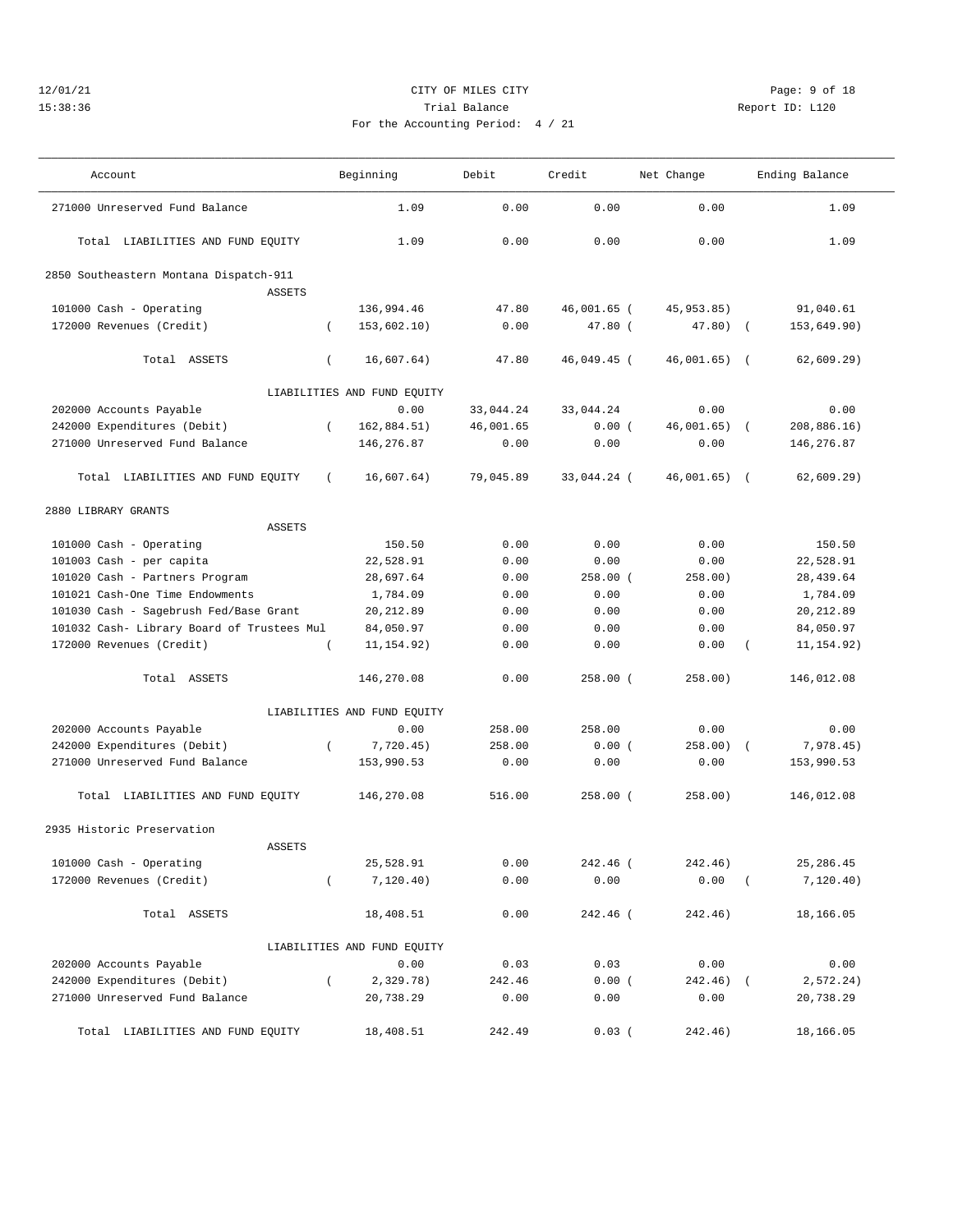| 12/01/21 |  |
|----------|--|
| 15:38:36 |  |

## CITY OF MILES CITY **Page: 10 of 18** 15:38:36 Trial Balance Report ID: L120 For the Accounting Period: 4 / 21

| Account                                                               | Beginning                   | Debit     | Credit       | Net Change   |            | Ending Balance |
|-----------------------------------------------------------------------|-----------------------------|-----------|--------------|--------------|------------|----------------|
|                                                                       |                             |           |              |              |            |                |
| 2985 RETIRED SENIOR VOLUNTEER PROG (RSVP)                             |                             |           |              |              |            |                |
| <b>ASSETS</b>                                                         | 12, 240.12)                 | 10,233.27 | 8,323.88     | 1,909.39     | $\left($   | 10, 330.73)    |
| 101000 Cash - Operating<br>101004 RSVP Non-Federal Cash Operating-Cus | $\left($<br>15,667.98       | 42.63     | 51.00(       | 8.37)        |            | 15,659.61      |
| 101008 RSVP- Custer Excess                                            | 9,398.50                    | 0.00      | 0.00         | 0.00         |            | 9,398.50       |
| 101021 Cash-One Time Endowments                                       | 236.02)<br>$\overline{ }$   | 0.00      | 0.00         | 0.00         | $\left($   | 236.02)        |
| 103100 Petty Cash-                                                    | 200.00                      | 0.00      | 0.00         | 0.00         |            | 200.00         |
| 172000 Revenues (Credit)                                              | 62,707.99)<br>$\left($      | 0.00      | 10,233.27 (  | 10,233.27)   | $\sqrt{2}$ | 72,941.26)     |
|                                                                       |                             |           |              |              |            |                |
| Total ASSETS                                                          | 49,917.65)<br>$\left($      | 10,275.90 | 18,608.15 (  | $8,332.25$ ( |            | 58,249.90)     |
|                                                                       | LIABILITIES AND FUND EQUITY |           |              |              |            |                |
| 202000 Accounts Payable                                               | 0.00                        | 1,897.61  | 1,897.61     | 0.00         |            | 0.00           |
| 242000 Expenditures (Debit)                                           | 72,392.07)<br>$\left($      | 8,440.73  | $108.48$ (   | $8,332.25$ ( |            | 80,724.32)     |
| 271000 Unreserved Fund Balance                                        | 22, 474.42                  | 0.00      | 0.00         | 0.00         |            | 22, 474.42     |
| Total LIABILITIES AND FUND EQUITY                                     | 49, 917.65)<br>$\left($     | 10,338.34 | $2,006.09$ ( | $8,332.25$ ( |            | 58,249.90)     |
| 3301 Judgement Settlement/Southgate                                   |                             |           |              |              |            |                |
| ASSETS                                                                |                             |           |              |              |            |                |
| 101000 Cash - Operating                                               | 57, 224.95                  | 1,228.96  | 0.00         | 1,228.96     |            | 58,453.91      |
| 113220 Tax receivables Real-2020                                      | 58,074.95)<br>$\left($      | 0.00      | $1,207.40$ ( | 1, 207.40)   |            | 59,282.35)     |
| 115221 Tax Receivable Personal-2021                                   | 0.00                        | 0.00      | $21.56$ (    | 21.56)       |            | 21.56)         |
| 122000 Accounts Receivable                                            | 100,000.00                  | 0.00      | 0.00         | 0.00         |            | 100,000.00     |
| 172000 Revenues (Credit)                                              | 158,074.95)<br>$\left($     | 0.00      | 1,228.96 (   | 1,228.96)    | $\sqrt{2}$ | 159,303.91)    |
| Total ASSETS                                                          | 58,924.95)<br>$\left($      | 1,228.96  | 2,457.92 (   | $1,228.96$ ( |            | 60, 153.91)    |
|                                                                       | LIABILITIES AND FUND EQUITY |           |              |              |            |                |
| 202000 Accounts Payable                                               | 201,699.52                  | 0.00      | 0.00         | 0.00         |            | 201,699.52     |
| 223100 Deferred Revenue - Real Prop Taxes (                           | 58,074.95)                  | 1,207.40  | 0.00(        | 1, 207.40)   |            | 59,282.35)     |
| 223200 Deferred Revenue - Pers Prop Taxes                             | 0.00                        | 21.56     | 0.00(        | 21.56)       |            | 21.56)         |
| 242000 Expenditures (Debit)                                           | 100, 850.00)<br>$\left($    | 0.00      | 0.00         | 0.00         |            | 100, 850.00)   |
| 271000 Unreserved Fund Balance                                        | $\left($<br>101,699.52)     | 0.00      | 0.00         | 0.00         |            | 101,699.52)    |
| Total LIABILITIES AND FUND EQUITY                                     | 58,924.95)<br>$\left($      | 1,228.96  | 0.00(        | 1,228.96)    | $\sqrt{2}$ | 60, 153.91)    |
| 3400 SID REVOLVING FUND                                               |                             |           |              |              |            |                |
| ASSETS                                                                |                             |           |              |              |            |                |
| 101000 Cash - Operating                                               | 2,985.00                    | 0.00      | 0.00         | 0.00         |            | 2,985.00       |
| Total ASSETS                                                          | 2,985.00                    | 0.00      | 0.00         | 0.00         |            | 2,985.00       |
|                                                                       | LIABILITIES AND FUND EQUITY |           |              |              |            |                |
| 271000 Unreserved Fund Balance                                        | 2,985.00                    | 0.00      | 0.00         | 0.00         |            | 2,985.00       |
| Total LIABILITIES AND FUND EQUITY                                     | 2,985.00                    | 0.00      | 0.00         | 0.00         |            | 2,985.00       |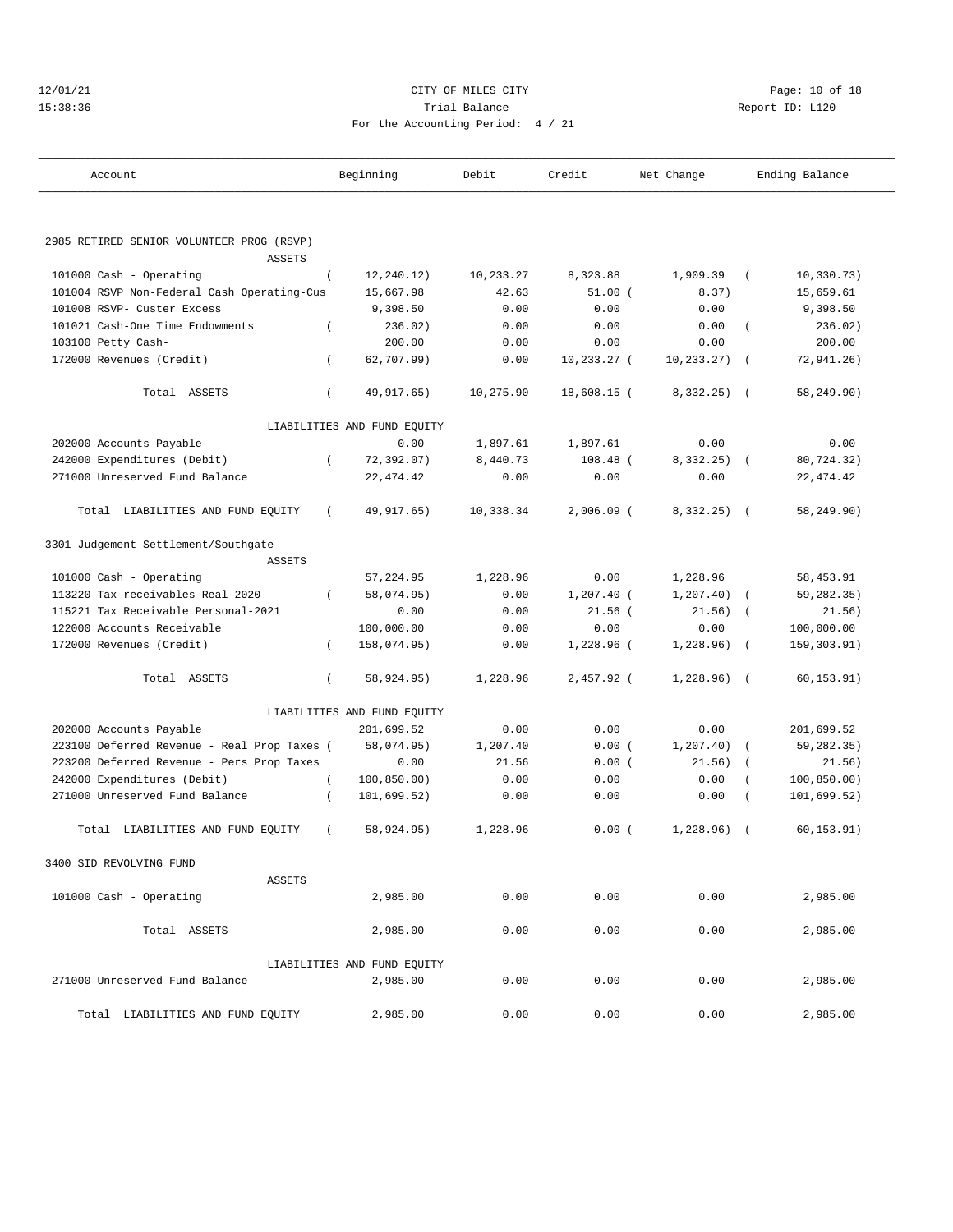## 12/01/21 Page: 11 of 18 15:38:36 Trial Balance Report ID: L120 For the Accounting Period: 4 / 21

| Account                                                  |          | Beginning                   | Debit  | Credit      | Net Change  |                | Ending Balance |
|----------------------------------------------------------|----------|-----------------------------|--------|-------------|-------------|----------------|----------------|
| 3670 SID 211                                             |          |                             |        |             |             |                |                |
| <b>ASSETS</b>                                            |          |                             |        |             |             |                |                |
| 101000 Cash - Operating                                  |          | 7,165.71                    | 0.00   | 0.00        | 0.00        |                | 7,165.71       |
| 118200 Special Assmts Receivable 2000                    |          | 1,804.05                    | 0.00   | 0.00        | 0.00        |                | 1,804.05       |
| 119000 Special Assmt Recbl - Deferred                    |          | 31,921.37                   | 0.00   | 0.00        | 0.00        |                | 31,921.37      |
| 172000 Revenues (Credit)                                 | $\left($ | 1,980.47)                   | 0.00   | 0.00        | 0.00        | $\left($       | 1,980.47)      |
| Total ASSETS                                             |          | 38,910.66                   | 0.00   | 0.00        | 0.00        |                | 38,910.66      |
|                                                          |          | LIABILITIES AND FUND EQUITY |        |             |             |                |                |
| 223000 Deferred Revenue/Uncollected Taxes                |          | 33,725.42                   | 0.00   | 0.00        | 0.00        |                | 33,725.42      |
| 242000 Expenditures (Debit)                              | $\left($ | 4,581.46)                   | 0.00   | 0.00        | 0.00        | $\overline{ }$ | 4,581.46)      |
| 271000 Unreserved Fund Balance                           |          | 9,766.70                    | 0.00   | 0.00        | 0.00        |                | 9,766.70       |
| Total LIABILITIES AND FUND EQUITY                        |          | 38,910.66                   | 0.00   | 0.00        | 0.00        |                | 38,910.66      |
| 4000 General Fund Capitol Improvement Fund               |          |                             |        |             |             |                |                |
| <b>ASSETS</b>                                            |          |                             |        |             |             |                |                |
| 101000 Cash - Operating                                  |          | 39,054.05                   | 13.63  | 0.00        | 13.63       |                | 39,067.68      |
| 172000 Revenues (Credit)                                 | $\left($ | 52.64)                      | 0.00   | $13.63$ (   | 13.63)      | $\sqrt{ }$     | 66.27)         |
| Total ASSETS                                             |          | 39,001.41                   | 13.63  | 13.63       | 0.00        |                | 39,001.41      |
|                                                          |          | LIABILITIES AND FUND EQUITY |        |             |             |                |                |
| 271000 Unreserved Fund Balance                           |          | 39,001.41                   | 0.00   | 0.00        | 0.00        |                | 39,001.41      |
| Total LIABILITIES AND FUND EQUITY                        |          | 39,001.41                   | 0.00   | 0.00        | 0.00        |                | 39,001.41      |
| 4050 Ambulance Capital Improvement Fund<br><b>ASSETS</b> |          |                             |        |             |             |                |                |
| 101000 Cash - Operating                                  |          | 14,129.06                   | 350.00 | 0.00        | 350.00      |                | 14,479.06      |
| 172000 Revenues (Credit)                                 |          | 0.00                        | 0.00   | $350.00$ (  | 350.00)     | $\sqrt{2}$     | 350.00)        |
|                                                          |          |                             |        |             |             |                |                |
| Total ASSETS                                             |          | 14,129.06                   | 350.00 | 350.00      | 0.00        |                | 14,129.06      |
|                                                          |          | LIABILITIES AND FUND EQUITY |        |             |             |                |                |
| 271000 Unreserved Fund Balance                           |          | 14,129.06                   | 0.00   | 0.00        | 0.00        |                | 14,129.06      |
| Total LIABILITIES AND FUND EQUITY                        |          | 14,129.06                   | 0.00   | 0.00        | 0.00        |                | 14,129.06      |
| 4060 CAPITAL IMPROV-PUBLIC WORKS<br>ASSETS               |          |                             |        |             |             |                |                |
| 101000 Cash - Operating                                  |          | 149,743.78                  | 535.24 | 20,516.73 ( | 19,981.49)  |                | 129,762.29     |
| 122000 Accounts Receivable                               |          | 150.00                      | 0.00   | $150.00$ (  | 150.00)     |                | 0.00           |
| 172000 Revenues (Credit)                                 | $\left($ | 77,764.60)                  | 0.00   | 385.24 (    | $385.24)$ ( |                | 78,149.84)     |
|                                                          |          |                             |        |             |             |                |                |
| Total ASSETS                                             |          | 72,129.18                   | 535.24 | 21,051.97 ( | 20,516.73)  |                | 51,612.45      |

LIABILITIES AND FUND EQUITY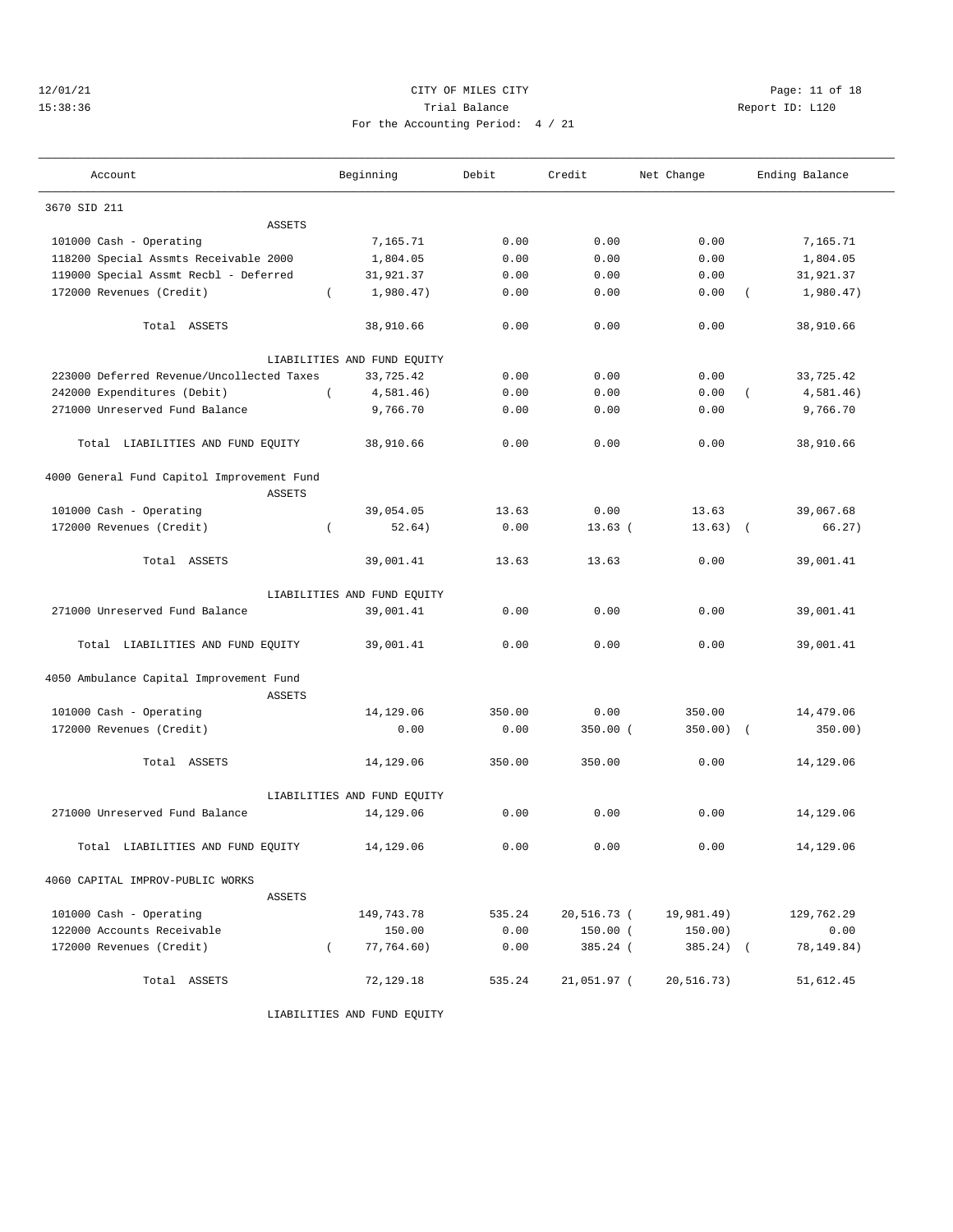## 12/01/21 **CITY OF MILES CITY CITY CITY Page: 12 of 18** 15:38:36 Trial Balance Report ID: L120 For the Accounting Period: 4 / 21

| 0.00<br>202000 Accounts Payable<br>0.00<br>20,516.73<br>20,516.73<br>0.00<br>138, 198. 47)<br>158,715.20)<br>242000 Expenditures (Debit)<br>20,516.73<br>0.00(<br>20,516.73)<br>$\left($<br>271000 Unreserved Fund Balance<br>210, 327.65<br>0.00<br>0.00<br>0.00<br>210, 327.65<br>Total LIABILITIES AND FUND EQUITY<br>72,129.18<br>41,033.46<br>20,516.73 (<br>20, 516.73)<br>51,612.45<br>5210 WATER UTILITY<br><b>ASSETS</b><br>101000 Cash - Operating<br>1,501,159.19<br>150, 177.60<br>143,921.50<br>6, 256.10<br>1,507,415.29<br>101008 RSVP- Custer Excess<br>0.00<br>0.00<br>40.47)<br>40.47)<br>0.00<br>$\left($<br>$\left($<br>2,000.00<br>101010 Deposit Cash<br>102,650.00<br>3,600.00<br>1,600.00<br>104,650.00<br>764,994.48<br>764,994.48<br>102113 Cash - NE Water Line Proj<br>0.00<br>0.00<br>0.00<br>102240 Cash - Replacement & Depreciation<br>1,489,589.35<br>0.00<br>0.00<br>0.00<br>1,489,589.35<br>600.00<br>102250 Cash - System Devlopment Fees<br>318,149.92<br>600.00<br>0.00<br>318,749.92<br>102270 Cash - Curb Stop Replacement Fee<br>416,100.18<br>3,577.38<br>0.00<br>3,577.38<br>419,677.56<br>11,582.50<br>102312 RevBnd/CurYearDebt-DNRC/CarbonTank<br>34, 437.50<br>11,582.50<br>0.00<br>46,020.00<br>11,770.83<br>11,770.83<br>35,502.47<br>0.00<br>47, 273.30<br>102313 RevBnd/CurYearDebt-DNRC/NE WtrLine<br>102315 RevBnd/CurYearDebt-ARRA/NE Water Li<br>4,028.40<br>1,515.10<br>0.00<br>1,515.10<br>5,543.50<br>102322 RevBnd/Reserve-DNRC/CarbonTank<br>153,009.00<br>0.00<br>0.00<br>0.00<br>153,009.00<br>102323 RevBnd/Reserve-DNRC/NE WtrLine<br>128,653.00<br>0.00<br>0.00<br>0.00<br>128,653.00<br>102325 RevBnd/Reserve-ARRA B-NE Waterline<br>18,245.00<br>0.00<br>0.00<br>0.00<br>18,245.00<br>103000 Petty Cash<br>330.00<br>0.00<br>0.00<br>0.00<br>330.00<br>122000 Accounts Receivable<br>156,027.39<br>157,788.46<br>159,781.79 (<br>1,993,33)<br>154,034.06<br>122020 Accounts Receivable-\$2.00 State Ass<br>231.59<br>0.00<br>$215.59$ (<br>215.59)<br>16.00<br>132000 Due From Government (Short Term)<br>288, 262.68<br>0.00<br>0.00<br>0.00<br>288, 262.68<br>162000 Deferred outflows-GASB68<br>93,363.00<br>0.00<br>0.00<br>0.00<br>93,363.00<br>2,585,535.74)<br>142,079.04)<br>172000 Revenues (Credit)<br>8,719.51<br>150,798.55 (<br>2,727,614.78)<br>$\left($<br>$\left($<br>181000 Land<br>41,844.00<br>0.00<br>0.00<br>0.00<br>41,844.00<br>182000 Buildings<br>22,997.00<br>0.00<br>0.00<br>0.00<br>22,997.00<br>182100 Allowance for Depr - Buildings (Cre(<br>22,997.00)<br>0.00<br>0.00<br>0.00<br>22,997.00)<br>$\left($<br>186000 Machinery and Equipment<br>667,141.12<br>0.00<br>0.00<br>667, 141. 12<br>0.00<br>341,105.00)<br>186100 Allowance for Depr - Machinery & Eq(<br>341,105.00)<br>0.00<br>0.00<br>0.00<br>$\overline{(\ }$<br>188000 Const. Work in Progress-NE Wtr Line<br>1,385,686.55<br>0.00<br>0.00<br>0.00<br>1,385,686.55<br>189100 Source of Supply<br>3,542,842.49<br>0.00<br>0.00<br>0.00<br>3,542,842.49<br>189110 Allowance for Depreciation - Source(<br>845,708.00)<br>0.00<br>0.00<br>0.00<br>845,708.00)<br><sup>-</sup><br>189300 Treatment Plant<br>3,752,487.07<br>0.00<br>0.00<br>0.00<br>3,752,487.07<br>189310 Allowance for Depr - Treatment Plan(<br>2, 126, 355.00<br>0.00<br>0.00<br>2, 126, 355.00)<br>0.00<br>$\left($<br>189400 Transmission & Distribution<br>14, 260, 517.57<br>0.00<br>0.00<br>0.00<br>14, 260, 517.57<br>189410 Allowance for Depr - Trans & Distri(<br>4,743,707.00)<br>0.00<br>0.00<br>0.00<br>4,743,707.00)<br>Total ASSETS<br>18,512,800.74<br>349, 331.38<br>456,317.43 (<br>106,986.05)<br>18, 405, 814.69<br>LIABILITIES AND FUND EQUITY<br>202000 Accounts Payable<br>81,058.34<br>43,186.20<br>0.00<br>81,058.34<br>43,186.20<br>214000 Deposits Payable<br>102,650.00<br>3,600.00<br>2,000.00<br>104,650.00<br>1,600.00<br>214010 Refunds Payable<br>379.52)<br>397.08 (<br>782.28) (<br>$\left($<br>1,179.36<br>1, 161.80)<br>223899 Deferred inflows-GASB 68<br>86,560.00<br>0.00<br>86,560.00<br>0.00<br>0.00<br>231000 BONDS PAYABLE<br>3,970,000.00<br>0.00<br>0.00<br>0.00<br>3,970,000.00 | Account | Beginning | Debit | Credit | Net Change | Ending Balance |
|---------------------------------------------------------------------------------------------------------------------------------------------------------------------------------------------------------------------------------------------------------------------------------------------------------------------------------------------------------------------------------------------------------------------------------------------------------------------------------------------------------------------------------------------------------------------------------------------------------------------------------------------------------------------------------------------------------------------------------------------------------------------------------------------------------------------------------------------------------------------------------------------------------------------------------------------------------------------------------------------------------------------------------------------------------------------------------------------------------------------------------------------------------------------------------------------------------------------------------------------------------------------------------------------------------------------------------------------------------------------------------------------------------------------------------------------------------------------------------------------------------------------------------------------------------------------------------------------------------------------------------------------------------------------------------------------------------------------------------------------------------------------------------------------------------------------------------------------------------------------------------------------------------------------------------------------------------------------------------------------------------------------------------------------------------------------------------------------------------------------------------------------------------------------------------------------------------------------------------------------------------------------------------------------------------------------------------------------------------------------------------------------------------------------------------------------------------------------------------------------------------------------------------------------------------------------------------------------------------------------------------------------------------------------------------------------------------------------------------------------------------------------------------------------------------------------------------------------------------------------------------------------------------------------------------------------------------------------------------------------------------------------------------------------------------------------------------------------------------------------------------------------------------------------------------------------------------------------------------------------------------------------------------------------------------------------------------------------------------------------------------------------------------------------------------------------------------------------------------------------------------------------------------------------------------------------------------------------------------------------------------------------------------------------------------------------------------------------------------------------------------------------------------------------------------------------------------------------------------------------------------------------------------------------------------------------------------------------------------------------------------------------------------------------------------------------------------------------------------------------------------------------------------------|---------|-----------|-------|--------|------------|----------------|
|                                                                                                                                                                                                                                                                                                                                                                                                                                                                                                                                                                                                                                                                                                                                                                                                                                                                                                                                                                                                                                                                                                                                                                                                                                                                                                                                                                                                                                                                                                                                                                                                                                                                                                                                                                                                                                                                                                                                                                                                                                                                                                                                                                                                                                                                                                                                                                                                                                                                                                                                                                                                                                                                                                                                                                                                                                                                                                                                                                                                                                                                                                                                                                                                                                                                                                                                                                                                                                                                                                                                                                                                                                                                                                                                                                                                                                                                                                                                                                                                                                                                                                                                                               |         |           |       |        |            |                |
|                                                                                                                                                                                                                                                                                                                                                                                                                                                                                                                                                                                                                                                                                                                                                                                                                                                                                                                                                                                                                                                                                                                                                                                                                                                                                                                                                                                                                                                                                                                                                                                                                                                                                                                                                                                                                                                                                                                                                                                                                                                                                                                                                                                                                                                                                                                                                                                                                                                                                                                                                                                                                                                                                                                                                                                                                                                                                                                                                                                                                                                                                                                                                                                                                                                                                                                                                                                                                                                                                                                                                                                                                                                                                                                                                                                                                                                                                                                                                                                                                                                                                                                                                               |         |           |       |        |            |                |
|                                                                                                                                                                                                                                                                                                                                                                                                                                                                                                                                                                                                                                                                                                                                                                                                                                                                                                                                                                                                                                                                                                                                                                                                                                                                                                                                                                                                                                                                                                                                                                                                                                                                                                                                                                                                                                                                                                                                                                                                                                                                                                                                                                                                                                                                                                                                                                                                                                                                                                                                                                                                                                                                                                                                                                                                                                                                                                                                                                                                                                                                                                                                                                                                                                                                                                                                                                                                                                                                                                                                                                                                                                                                                                                                                                                                                                                                                                                                                                                                                                                                                                                                                               |         |           |       |        |            |                |
|                                                                                                                                                                                                                                                                                                                                                                                                                                                                                                                                                                                                                                                                                                                                                                                                                                                                                                                                                                                                                                                                                                                                                                                                                                                                                                                                                                                                                                                                                                                                                                                                                                                                                                                                                                                                                                                                                                                                                                                                                                                                                                                                                                                                                                                                                                                                                                                                                                                                                                                                                                                                                                                                                                                                                                                                                                                                                                                                                                                                                                                                                                                                                                                                                                                                                                                                                                                                                                                                                                                                                                                                                                                                                                                                                                                                                                                                                                                                                                                                                                                                                                                                                               |         |           |       |        |            |                |
|                                                                                                                                                                                                                                                                                                                                                                                                                                                                                                                                                                                                                                                                                                                                                                                                                                                                                                                                                                                                                                                                                                                                                                                                                                                                                                                                                                                                                                                                                                                                                                                                                                                                                                                                                                                                                                                                                                                                                                                                                                                                                                                                                                                                                                                                                                                                                                                                                                                                                                                                                                                                                                                                                                                                                                                                                                                                                                                                                                                                                                                                                                                                                                                                                                                                                                                                                                                                                                                                                                                                                                                                                                                                                                                                                                                                                                                                                                                                                                                                                                                                                                                                                               |         |           |       |        |            |                |
|                                                                                                                                                                                                                                                                                                                                                                                                                                                                                                                                                                                                                                                                                                                                                                                                                                                                                                                                                                                                                                                                                                                                                                                                                                                                                                                                                                                                                                                                                                                                                                                                                                                                                                                                                                                                                                                                                                                                                                                                                                                                                                                                                                                                                                                                                                                                                                                                                                                                                                                                                                                                                                                                                                                                                                                                                                                                                                                                                                                                                                                                                                                                                                                                                                                                                                                                                                                                                                                                                                                                                                                                                                                                                                                                                                                                                                                                                                                                                                                                                                                                                                                                                               |         |           |       |        |            |                |
|                                                                                                                                                                                                                                                                                                                                                                                                                                                                                                                                                                                                                                                                                                                                                                                                                                                                                                                                                                                                                                                                                                                                                                                                                                                                                                                                                                                                                                                                                                                                                                                                                                                                                                                                                                                                                                                                                                                                                                                                                                                                                                                                                                                                                                                                                                                                                                                                                                                                                                                                                                                                                                                                                                                                                                                                                                                                                                                                                                                                                                                                                                                                                                                                                                                                                                                                                                                                                                                                                                                                                                                                                                                                                                                                                                                                                                                                                                                                                                                                                                                                                                                                                               |         |           |       |        |            |                |
|                                                                                                                                                                                                                                                                                                                                                                                                                                                                                                                                                                                                                                                                                                                                                                                                                                                                                                                                                                                                                                                                                                                                                                                                                                                                                                                                                                                                                                                                                                                                                                                                                                                                                                                                                                                                                                                                                                                                                                                                                                                                                                                                                                                                                                                                                                                                                                                                                                                                                                                                                                                                                                                                                                                                                                                                                                                                                                                                                                                                                                                                                                                                                                                                                                                                                                                                                                                                                                                                                                                                                                                                                                                                                                                                                                                                                                                                                                                                                                                                                                                                                                                                                               |         |           |       |        |            |                |
|                                                                                                                                                                                                                                                                                                                                                                                                                                                                                                                                                                                                                                                                                                                                                                                                                                                                                                                                                                                                                                                                                                                                                                                                                                                                                                                                                                                                                                                                                                                                                                                                                                                                                                                                                                                                                                                                                                                                                                                                                                                                                                                                                                                                                                                                                                                                                                                                                                                                                                                                                                                                                                                                                                                                                                                                                                                                                                                                                                                                                                                                                                                                                                                                                                                                                                                                                                                                                                                                                                                                                                                                                                                                                                                                                                                                                                                                                                                                                                                                                                                                                                                                                               |         |           |       |        |            |                |
|                                                                                                                                                                                                                                                                                                                                                                                                                                                                                                                                                                                                                                                                                                                                                                                                                                                                                                                                                                                                                                                                                                                                                                                                                                                                                                                                                                                                                                                                                                                                                                                                                                                                                                                                                                                                                                                                                                                                                                                                                                                                                                                                                                                                                                                                                                                                                                                                                                                                                                                                                                                                                                                                                                                                                                                                                                                                                                                                                                                                                                                                                                                                                                                                                                                                                                                                                                                                                                                                                                                                                                                                                                                                                                                                                                                                                                                                                                                                                                                                                                                                                                                                                               |         |           |       |        |            |                |
|                                                                                                                                                                                                                                                                                                                                                                                                                                                                                                                                                                                                                                                                                                                                                                                                                                                                                                                                                                                                                                                                                                                                                                                                                                                                                                                                                                                                                                                                                                                                                                                                                                                                                                                                                                                                                                                                                                                                                                                                                                                                                                                                                                                                                                                                                                                                                                                                                                                                                                                                                                                                                                                                                                                                                                                                                                                                                                                                                                                                                                                                                                                                                                                                                                                                                                                                                                                                                                                                                                                                                                                                                                                                                                                                                                                                                                                                                                                                                                                                                                                                                                                                                               |         |           |       |        |            |                |
|                                                                                                                                                                                                                                                                                                                                                                                                                                                                                                                                                                                                                                                                                                                                                                                                                                                                                                                                                                                                                                                                                                                                                                                                                                                                                                                                                                                                                                                                                                                                                                                                                                                                                                                                                                                                                                                                                                                                                                                                                                                                                                                                                                                                                                                                                                                                                                                                                                                                                                                                                                                                                                                                                                                                                                                                                                                                                                                                                                                                                                                                                                                                                                                                                                                                                                                                                                                                                                                                                                                                                                                                                                                                                                                                                                                                                                                                                                                                                                                                                                                                                                                                                               |         |           |       |        |            |                |
|                                                                                                                                                                                                                                                                                                                                                                                                                                                                                                                                                                                                                                                                                                                                                                                                                                                                                                                                                                                                                                                                                                                                                                                                                                                                                                                                                                                                                                                                                                                                                                                                                                                                                                                                                                                                                                                                                                                                                                                                                                                                                                                                                                                                                                                                                                                                                                                                                                                                                                                                                                                                                                                                                                                                                                                                                                                                                                                                                                                                                                                                                                                                                                                                                                                                                                                                                                                                                                                                                                                                                                                                                                                                                                                                                                                                                                                                                                                                                                                                                                                                                                                                                               |         |           |       |        |            |                |
|                                                                                                                                                                                                                                                                                                                                                                                                                                                                                                                                                                                                                                                                                                                                                                                                                                                                                                                                                                                                                                                                                                                                                                                                                                                                                                                                                                                                                                                                                                                                                                                                                                                                                                                                                                                                                                                                                                                                                                                                                                                                                                                                                                                                                                                                                                                                                                                                                                                                                                                                                                                                                                                                                                                                                                                                                                                                                                                                                                                                                                                                                                                                                                                                                                                                                                                                                                                                                                                                                                                                                                                                                                                                                                                                                                                                                                                                                                                                                                                                                                                                                                                                                               |         |           |       |        |            |                |
|                                                                                                                                                                                                                                                                                                                                                                                                                                                                                                                                                                                                                                                                                                                                                                                                                                                                                                                                                                                                                                                                                                                                                                                                                                                                                                                                                                                                                                                                                                                                                                                                                                                                                                                                                                                                                                                                                                                                                                                                                                                                                                                                                                                                                                                                                                                                                                                                                                                                                                                                                                                                                                                                                                                                                                                                                                                                                                                                                                                                                                                                                                                                                                                                                                                                                                                                                                                                                                                                                                                                                                                                                                                                                                                                                                                                                                                                                                                                                                                                                                                                                                                                                               |         |           |       |        |            |                |
|                                                                                                                                                                                                                                                                                                                                                                                                                                                                                                                                                                                                                                                                                                                                                                                                                                                                                                                                                                                                                                                                                                                                                                                                                                                                                                                                                                                                                                                                                                                                                                                                                                                                                                                                                                                                                                                                                                                                                                                                                                                                                                                                                                                                                                                                                                                                                                                                                                                                                                                                                                                                                                                                                                                                                                                                                                                                                                                                                                                                                                                                                                                                                                                                                                                                                                                                                                                                                                                                                                                                                                                                                                                                                                                                                                                                                                                                                                                                                                                                                                                                                                                                                               |         |           |       |        |            |                |
|                                                                                                                                                                                                                                                                                                                                                                                                                                                                                                                                                                                                                                                                                                                                                                                                                                                                                                                                                                                                                                                                                                                                                                                                                                                                                                                                                                                                                                                                                                                                                                                                                                                                                                                                                                                                                                                                                                                                                                                                                                                                                                                                                                                                                                                                                                                                                                                                                                                                                                                                                                                                                                                                                                                                                                                                                                                                                                                                                                                                                                                                                                                                                                                                                                                                                                                                                                                                                                                                                                                                                                                                                                                                                                                                                                                                                                                                                                                                                                                                                                                                                                                                                               |         |           |       |        |            |                |
|                                                                                                                                                                                                                                                                                                                                                                                                                                                                                                                                                                                                                                                                                                                                                                                                                                                                                                                                                                                                                                                                                                                                                                                                                                                                                                                                                                                                                                                                                                                                                                                                                                                                                                                                                                                                                                                                                                                                                                                                                                                                                                                                                                                                                                                                                                                                                                                                                                                                                                                                                                                                                                                                                                                                                                                                                                                                                                                                                                                                                                                                                                                                                                                                                                                                                                                                                                                                                                                                                                                                                                                                                                                                                                                                                                                                                                                                                                                                                                                                                                                                                                                                                               |         |           |       |        |            |                |
|                                                                                                                                                                                                                                                                                                                                                                                                                                                                                                                                                                                                                                                                                                                                                                                                                                                                                                                                                                                                                                                                                                                                                                                                                                                                                                                                                                                                                                                                                                                                                                                                                                                                                                                                                                                                                                                                                                                                                                                                                                                                                                                                                                                                                                                                                                                                                                                                                                                                                                                                                                                                                                                                                                                                                                                                                                                                                                                                                                                                                                                                                                                                                                                                                                                                                                                                                                                                                                                                                                                                                                                                                                                                                                                                                                                                                                                                                                                                                                                                                                                                                                                                                               |         |           |       |        |            |                |
|                                                                                                                                                                                                                                                                                                                                                                                                                                                                                                                                                                                                                                                                                                                                                                                                                                                                                                                                                                                                                                                                                                                                                                                                                                                                                                                                                                                                                                                                                                                                                                                                                                                                                                                                                                                                                                                                                                                                                                                                                                                                                                                                                                                                                                                                                                                                                                                                                                                                                                                                                                                                                                                                                                                                                                                                                                                                                                                                                                                                                                                                                                                                                                                                                                                                                                                                                                                                                                                                                                                                                                                                                                                                                                                                                                                                                                                                                                                                                                                                                                                                                                                                                               |         |           |       |        |            |                |
|                                                                                                                                                                                                                                                                                                                                                                                                                                                                                                                                                                                                                                                                                                                                                                                                                                                                                                                                                                                                                                                                                                                                                                                                                                                                                                                                                                                                                                                                                                                                                                                                                                                                                                                                                                                                                                                                                                                                                                                                                                                                                                                                                                                                                                                                                                                                                                                                                                                                                                                                                                                                                                                                                                                                                                                                                                                                                                                                                                                                                                                                                                                                                                                                                                                                                                                                                                                                                                                                                                                                                                                                                                                                                                                                                                                                                                                                                                                                                                                                                                                                                                                                                               |         |           |       |        |            |                |
|                                                                                                                                                                                                                                                                                                                                                                                                                                                                                                                                                                                                                                                                                                                                                                                                                                                                                                                                                                                                                                                                                                                                                                                                                                                                                                                                                                                                                                                                                                                                                                                                                                                                                                                                                                                                                                                                                                                                                                                                                                                                                                                                                                                                                                                                                                                                                                                                                                                                                                                                                                                                                                                                                                                                                                                                                                                                                                                                                                                                                                                                                                                                                                                                                                                                                                                                                                                                                                                                                                                                                                                                                                                                                                                                                                                                                                                                                                                                                                                                                                                                                                                                                               |         |           |       |        |            |                |
|                                                                                                                                                                                                                                                                                                                                                                                                                                                                                                                                                                                                                                                                                                                                                                                                                                                                                                                                                                                                                                                                                                                                                                                                                                                                                                                                                                                                                                                                                                                                                                                                                                                                                                                                                                                                                                                                                                                                                                                                                                                                                                                                                                                                                                                                                                                                                                                                                                                                                                                                                                                                                                                                                                                                                                                                                                                                                                                                                                                                                                                                                                                                                                                                                                                                                                                                                                                                                                                                                                                                                                                                                                                                                                                                                                                                                                                                                                                                                                                                                                                                                                                                                               |         |           |       |        |            |                |
|                                                                                                                                                                                                                                                                                                                                                                                                                                                                                                                                                                                                                                                                                                                                                                                                                                                                                                                                                                                                                                                                                                                                                                                                                                                                                                                                                                                                                                                                                                                                                                                                                                                                                                                                                                                                                                                                                                                                                                                                                                                                                                                                                                                                                                                                                                                                                                                                                                                                                                                                                                                                                                                                                                                                                                                                                                                                                                                                                                                                                                                                                                                                                                                                                                                                                                                                                                                                                                                                                                                                                                                                                                                                                                                                                                                                                                                                                                                                                                                                                                                                                                                                                               |         |           |       |        |            |                |
|                                                                                                                                                                                                                                                                                                                                                                                                                                                                                                                                                                                                                                                                                                                                                                                                                                                                                                                                                                                                                                                                                                                                                                                                                                                                                                                                                                                                                                                                                                                                                                                                                                                                                                                                                                                                                                                                                                                                                                                                                                                                                                                                                                                                                                                                                                                                                                                                                                                                                                                                                                                                                                                                                                                                                                                                                                                                                                                                                                                                                                                                                                                                                                                                                                                                                                                                                                                                                                                                                                                                                                                                                                                                                                                                                                                                                                                                                                                                                                                                                                                                                                                                                               |         |           |       |        |            |                |
|                                                                                                                                                                                                                                                                                                                                                                                                                                                                                                                                                                                                                                                                                                                                                                                                                                                                                                                                                                                                                                                                                                                                                                                                                                                                                                                                                                                                                                                                                                                                                                                                                                                                                                                                                                                                                                                                                                                                                                                                                                                                                                                                                                                                                                                                                                                                                                                                                                                                                                                                                                                                                                                                                                                                                                                                                                                                                                                                                                                                                                                                                                                                                                                                                                                                                                                                                                                                                                                                                                                                                                                                                                                                                                                                                                                                                                                                                                                                                                                                                                                                                                                                                               |         |           |       |        |            |                |
|                                                                                                                                                                                                                                                                                                                                                                                                                                                                                                                                                                                                                                                                                                                                                                                                                                                                                                                                                                                                                                                                                                                                                                                                                                                                                                                                                                                                                                                                                                                                                                                                                                                                                                                                                                                                                                                                                                                                                                                                                                                                                                                                                                                                                                                                                                                                                                                                                                                                                                                                                                                                                                                                                                                                                                                                                                                                                                                                                                                                                                                                                                                                                                                                                                                                                                                                                                                                                                                                                                                                                                                                                                                                                                                                                                                                                                                                                                                                                                                                                                                                                                                                                               |         |           |       |        |            |                |
|                                                                                                                                                                                                                                                                                                                                                                                                                                                                                                                                                                                                                                                                                                                                                                                                                                                                                                                                                                                                                                                                                                                                                                                                                                                                                                                                                                                                                                                                                                                                                                                                                                                                                                                                                                                                                                                                                                                                                                                                                                                                                                                                                                                                                                                                                                                                                                                                                                                                                                                                                                                                                                                                                                                                                                                                                                                                                                                                                                                                                                                                                                                                                                                                                                                                                                                                                                                                                                                                                                                                                                                                                                                                                                                                                                                                                                                                                                                                                                                                                                                                                                                                                               |         |           |       |        |            |                |
|                                                                                                                                                                                                                                                                                                                                                                                                                                                                                                                                                                                                                                                                                                                                                                                                                                                                                                                                                                                                                                                                                                                                                                                                                                                                                                                                                                                                                                                                                                                                                                                                                                                                                                                                                                                                                                                                                                                                                                                                                                                                                                                                                                                                                                                                                                                                                                                                                                                                                                                                                                                                                                                                                                                                                                                                                                                                                                                                                                                                                                                                                                                                                                                                                                                                                                                                                                                                                                                                                                                                                                                                                                                                                                                                                                                                                                                                                                                                                                                                                                                                                                                                                               |         |           |       |        |            |                |
|                                                                                                                                                                                                                                                                                                                                                                                                                                                                                                                                                                                                                                                                                                                                                                                                                                                                                                                                                                                                                                                                                                                                                                                                                                                                                                                                                                                                                                                                                                                                                                                                                                                                                                                                                                                                                                                                                                                                                                                                                                                                                                                                                                                                                                                                                                                                                                                                                                                                                                                                                                                                                                                                                                                                                                                                                                                                                                                                                                                                                                                                                                                                                                                                                                                                                                                                                                                                                                                                                                                                                                                                                                                                                                                                                                                                                                                                                                                                                                                                                                                                                                                                                               |         |           |       |        |            |                |
|                                                                                                                                                                                                                                                                                                                                                                                                                                                                                                                                                                                                                                                                                                                                                                                                                                                                                                                                                                                                                                                                                                                                                                                                                                                                                                                                                                                                                                                                                                                                                                                                                                                                                                                                                                                                                                                                                                                                                                                                                                                                                                                                                                                                                                                                                                                                                                                                                                                                                                                                                                                                                                                                                                                                                                                                                                                                                                                                                                                                                                                                                                                                                                                                                                                                                                                                                                                                                                                                                                                                                                                                                                                                                                                                                                                                                                                                                                                                                                                                                                                                                                                                                               |         |           |       |        |            |                |
|                                                                                                                                                                                                                                                                                                                                                                                                                                                                                                                                                                                                                                                                                                                                                                                                                                                                                                                                                                                                                                                                                                                                                                                                                                                                                                                                                                                                                                                                                                                                                                                                                                                                                                                                                                                                                                                                                                                                                                                                                                                                                                                                                                                                                                                                                                                                                                                                                                                                                                                                                                                                                                                                                                                                                                                                                                                                                                                                                                                                                                                                                                                                                                                                                                                                                                                                                                                                                                                                                                                                                                                                                                                                                                                                                                                                                                                                                                                                                                                                                                                                                                                                                               |         |           |       |        |            |                |
|                                                                                                                                                                                                                                                                                                                                                                                                                                                                                                                                                                                                                                                                                                                                                                                                                                                                                                                                                                                                                                                                                                                                                                                                                                                                                                                                                                                                                                                                                                                                                                                                                                                                                                                                                                                                                                                                                                                                                                                                                                                                                                                                                                                                                                                                                                                                                                                                                                                                                                                                                                                                                                                                                                                                                                                                                                                                                                                                                                                                                                                                                                                                                                                                                                                                                                                                                                                                                                                                                                                                                                                                                                                                                                                                                                                                                                                                                                                                                                                                                                                                                                                                                               |         |           |       |        |            |                |
|                                                                                                                                                                                                                                                                                                                                                                                                                                                                                                                                                                                                                                                                                                                                                                                                                                                                                                                                                                                                                                                                                                                                                                                                                                                                                                                                                                                                                                                                                                                                                                                                                                                                                                                                                                                                                                                                                                                                                                                                                                                                                                                                                                                                                                                                                                                                                                                                                                                                                                                                                                                                                                                                                                                                                                                                                                                                                                                                                                                                                                                                                                                                                                                                                                                                                                                                                                                                                                                                                                                                                                                                                                                                                                                                                                                                                                                                                                                                                                                                                                                                                                                                                               |         |           |       |        |            |                |
|                                                                                                                                                                                                                                                                                                                                                                                                                                                                                                                                                                                                                                                                                                                                                                                                                                                                                                                                                                                                                                                                                                                                                                                                                                                                                                                                                                                                                                                                                                                                                                                                                                                                                                                                                                                                                                                                                                                                                                                                                                                                                                                                                                                                                                                                                                                                                                                                                                                                                                                                                                                                                                                                                                                                                                                                                                                                                                                                                                                                                                                                                                                                                                                                                                                                                                                                                                                                                                                                                                                                                                                                                                                                                                                                                                                                                                                                                                                                                                                                                                                                                                                                                               |         |           |       |        |            |                |
|                                                                                                                                                                                                                                                                                                                                                                                                                                                                                                                                                                                                                                                                                                                                                                                                                                                                                                                                                                                                                                                                                                                                                                                                                                                                                                                                                                                                                                                                                                                                                                                                                                                                                                                                                                                                                                                                                                                                                                                                                                                                                                                                                                                                                                                                                                                                                                                                                                                                                                                                                                                                                                                                                                                                                                                                                                                                                                                                                                                                                                                                                                                                                                                                                                                                                                                                                                                                                                                                                                                                                                                                                                                                                                                                                                                                                                                                                                                                                                                                                                                                                                                                                               |         |           |       |        |            |                |
|                                                                                                                                                                                                                                                                                                                                                                                                                                                                                                                                                                                                                                                                                                                                                                                                                                                                                                                                                                                                                                                                                                                                                                                                                                                                                                                                                                                                                                                                                                                                                                                                                                                                                                                                                                                                                                                                                                                                                                                                                                                                                                                                                                                                                                                                                                                                                                                                                                                                                                                                                                                                                                                                                                                                                                                                                                                                                                                                                                                                                                                                                                                                                                                                                                                                                                                                                                                                                                                                                                                                                                                                                                                                                                                                                                                                                                                                                                                                                                                                                                                                                                                                                               |         |           |       |        |            |                |
|                                                                                                                                                                                                                                                                                                                                                                                                                                                                                                                                                                                                                                                                                                                                                                                                                                                                                                                                                                                                                                                                                                                                                                                                                                                                                                                                                                                                                                                                                                                                                                                                                                                                                                                                                                                                                                                                                                                                                                                                                                                                                                                                                                                                                                                                                                                                                                                                                                                                                                                                                                                                                                                                                                                                                                                                                                                                                                                                                                                                                                                                                                                                                                                                                                                                                                                                                                                                                                                                                                                                                                                                                                                                                                                                                                                                                                                                                                                                                                                                                                                                                                                                                               |         |           |       |        |            |                |
|                                                                                                                                                                                                                                                                                                                                                                                                                                                                                                                                                                                                                                                                                                                                                                                                                                                                                                                                                                                                                                                                                                                                                                                                                                                                                                                                                                                                                                                                                                                                                                                                                                                                                                                                                                                                                                                                                                                                                                                                                                                                                                                                                                                                                                                                                                                                                                                                                                                                                                                                                                                                                                                                                                                                                                                                                                                                                                                                                                                                                                                                                                                                                                                                                                                                                                                                                                                                                                                                                                                                                                                                                                                                                                                                                                                                                                                                                                                                                                                                                                                                                                                                                               |         |           |       |        |            |                |
|                                                                                                                                                                                                                                                                                                                                                                                                                                                                                                                                                                                                                                                                                                                                                                                                                                                                                                                                                                                                                                                                                                                                                                                                                                                                                                                                                                                                                                                                                                                                                                                                                                                                                                                                                                                                                                                                                                                                                                                                                                                                                                                                                                                                                                                                                                                                                                                                                                                                                                                                                                                                                                                                                                                                                                                                                                                                                                                                                                                                                                                                                                                                                                                                                                                                                                                                                                                                                                                                                                                                                                                                                                                                                                                                                                                                                                                                                                                                                                                                                                                                                                                                                               |         |           |       |        |            |                |
|                                                                                                                                                                                                                                                                                                                                                                                                                                                                                                                                                                                                                                                                                                                                                                                                                                                                                                                                                                                                                                                                                                                                                                                                                                                                                                                                                                                                                                                                                                                                                                                                                                                                                                                                                                                                                                                                                                                                                                                                                                                                                                                                                                                                                                                                                                                                                                                                                                                                                                                                                                                                                                                                                                                                                                                                                                                                                                                                                                                                                                                                                                                                                                                                                                                                                                                                                                                                                                                                                                                                                                                                                                                                                                                                                                                                                                                                                                                                                                                                                                                                                                                                                               |         |           |       |        |            |                |
|                                                                                                                                                                                                                                                                                                                                                                                                                                                                                                                                                                                                                                                                                                                                                                                                                                                                                                                                                                                                                                                                                                                                                                                                                                                                                                                                                                                                                                                                                                                                                                                                                                                                                                                                                                                                                                                                                                                                                                                                                                                                                                                                                                                                                                                                                                                                                                                                                                                                                                                                                                                                                                                                                                                                                                                                                                                                                                                                                                                                                                                                                                                                                                                                                                                                                                                                                                                                                                                                                                                                                                                                                                                                                                                                                                                                                                                                                                                                                                                                                                                                                                                                                               |         |           |       |        |            |                |
|                                                                                                                                                                                                                                                                                                                                                                                                                                                                                                                                                                                                                                                                                                                                                                                                                                                                                                                                                                                                                                                                                                                                                                                                                                                                                                                                                                                                                                                                                                                                                                                                                                                                                                                                                                                                                                                                                                                                                                                                                                                                                                                                                                                                                                                                                                                                                                                                                                                                                                                                                                                                                                                                                                                                                                                                                                                                                                                                                                                                                                                                                                                                                                                                                                                                                                                                                                                                                                                                                                                                                                                                                                                                                                                                                                                                                                                                                                                                                                                                                                                                                                                                                               |         |           |       |        |            |                |
|                                                                                                                                                                                                                                                                                                                                                                                                                                                                                                                                                                                                                                                                                                                                                                                                                                                                                                                                                                                                                                                                                                                                                                                                                                                                                                                                                                                                                                                                                                                                                                                                                                                                                                                                                                                                                                                                                                                                                                                                                                                                                                                                                                                                                                                                                                                                                                                                                                                                                                                                                                                                                                                                                                                                                                                                                                                                                                                                                                                                                                                                                                                                                                                                                                                                                                                                                                                                                                                                                                                                                                                                                                                                                                                                                                                                                                                                                                                                                                                                                                                                                                                                                               |         |           |       |        |            |                |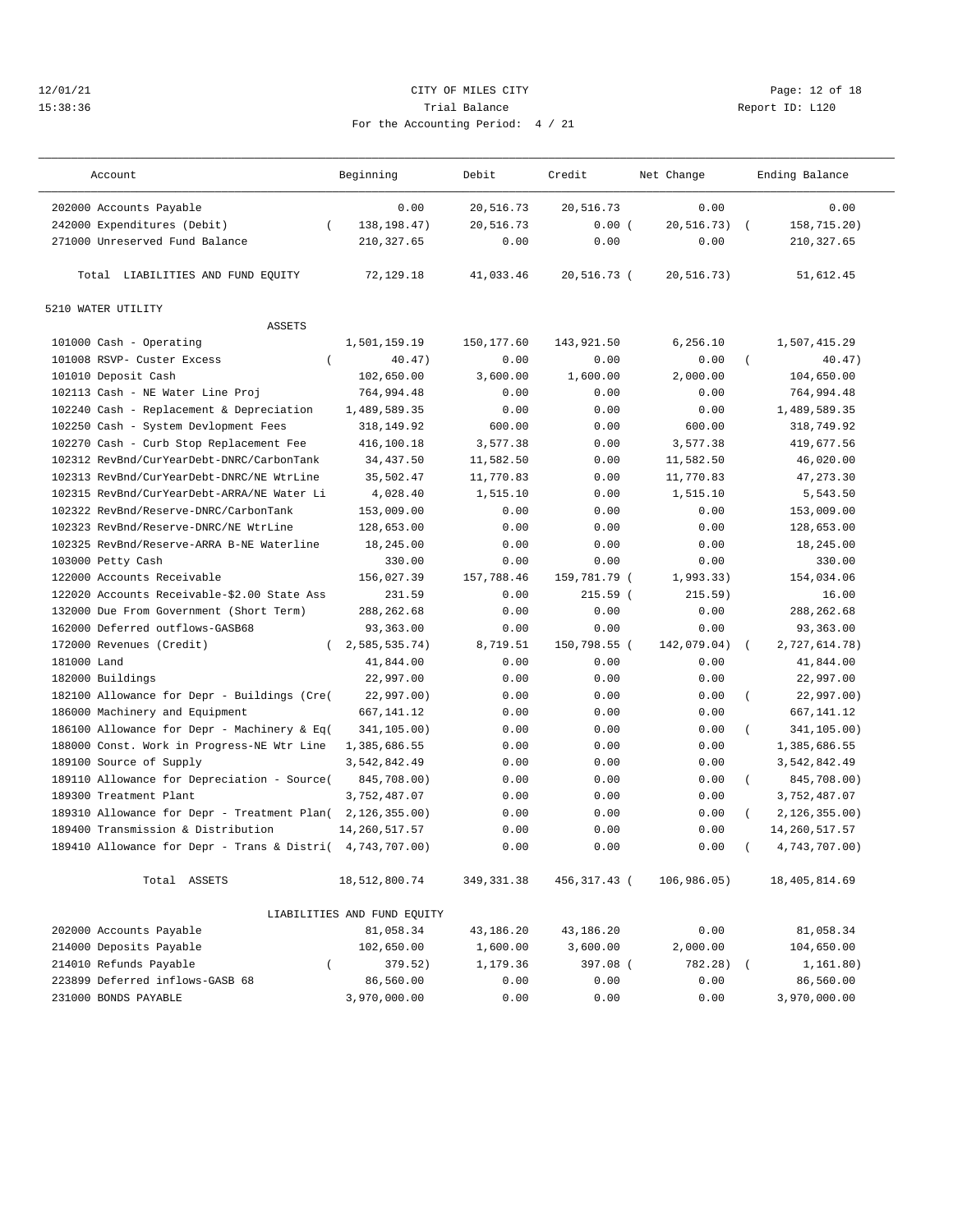## 12/01/21 **CITY OF MILES CITY CITY CITY Page: 13 of 18** 15:38:36 Trial Balance Report ID: L120 For the Accounting Period: 4 / 21

| Account                                                   | Beginning                   | Debit        | Credit       | Net Change  |            | Ending Balance  |
|-----------------------------------------------------------|-----------------------------|--------------|--------------|-------------|------------|-----------------|
| 237000 Net Pension liability-GASB 68                      | 553,559.00                  | 0.00         | 0.00         | 0.00        |            | 553,559.00      |
| 238000 Other Post Employment Benefits                     | 144,330.00                  | 0.00         | 0.00         | 0.00        |            | 144,330.00      |
| 239000 Compensated Absences Payable                       | 101,042.00                  | 0.00         | 0.00         | 0.00        |            | 101,042.00      |
| 242000 Expenditures (Debit)<br>$\left($                   | 2,672,008.47)               | 108,203.77   | 0.00(        | 108,203.77) | $\sqrt{2}$ | 2,780,212.24)   |
| 250300 Reserve Revenue Bond - Current Debt                | 323, 303.85                 | 0.00         | 0.00         | 0.00        |            | 323, 303.85     |
| 250500 Reserve - System Dev Fees                          | 171,098.25                  | 0.00         | 0.00         | 0.00        |            | 171,098.25      |
| 250600 Reserve for Replacement & Depreciat                | 1,351,889.30                | 0.00         | 0.00         | 0.00        |            | 1,351,889.30    |
| 271000 Unreserved Fund Balance                            | 518, 467. 93)               | 0.00         | 0.00         | 0.00        |            | 518,467.93)     |
| 272000 Unreserved Retained Earnings                       | 14,818,165.92               | 0.00         | 0.00         | 0.00        |            | 14,818,165.92   |
| Total LIABILITIES AND FUND EQUITY                         | 18,512,800.74               | 154,169.33   | 47,183.28 (  | 106,986.05) |            | 18,405,814.69   |
| 5310 SEWER UTILITY                                        |                             |              |              |             |            |                 |
| <b>ASSETS</b>                                             |                             |              |              |             |            |                 |
| 101000 Cash - Operating                                   | 3, 253, 346.05              | 173, 265. 22 | 110,464.09   | 62,801.13   |            | 3, 316, 147. 18 |
| 102240 Cash - Replacement & Depreciation                  | 195,098.39                  | 0.00         | 0.00         | 0.00        |            | 195,098.39      |
| 102250 Cash - System Devlopment Fees                      | 150,600.91                  | 240.00       | 0.00         | 240.00      |            | 150,840.91      |
| 102279 WWtr Treatment Plant-Phase II Const                | 661,857.76                  | 0.00         | 0.00         | 0.00        |            | 661,857.76      |
| 102316 RevBnd/CurYearDebt-Phase 1 Haynes L                | 25, 438.78                  | 8,400.42     | 0.00         | 8,400.42    |            | 33,839.20       |
| 102317 RevBnd/CurYearDebt-WWTP Phase II                   | 49, 273. 76)                | 16,552.24    | 0.00         | 16,552.24   | $\left($   | 32,721.52)      |
| 102390 REV BOND/RESERVE-Sewer Phase 1                     | 101,735.00                  | 0.00         | 0.00         | 0.00        |            | 101,735.00      |
| 102396 REV BOND/RESERVE-SEWER PHASE II                    | 201,275.00                  | 0.00         | 0.00         | 0.00        |            | 201,275.00      |
| 122000 Accounts Receivable                                | 189, 347.27                 | 170,254.91   | 174,119.66 ( | 3,864.75)   |            | 185, 482.52     |
| 162000 Deferred outflows-GASB68                           | 75,324.00                   | 0.00         | 0.00         | 0.00        |            | 75,324.00       |
| 172000 Revenues (Credit)                                  | 1,573,281.73)               | 3,340.96     | 172,981.43 ( | 169,640.47) | $\left($   | 1,742,922.20)   |
| 181000 Land                                               | 2.00                        | 0.00         | 0.00         | 0.00        |            | 2.00            |
| 186000 Machinery and Equipment                            | 957,066.47                  | 0.00         | 0.00         | 0.00        |            | 957,066.47      |
| 186100 Allowance for Depr - Machinery & Eq(               | 553,287.00)                 | 0.00         | 0.00         | 0.00        |            | 553,287.00)     |
| 188000 Const. Work in Progress-NE Wtr Line                | 279, 421.33                 | 0.00         | 0.00         | 0.00        |            | 279, 421.33     |
| 189300 Treatment Plant                                    | 11,906,457.06               | 0.00         | 0.00         | 0.00        |            | 11,906,457.06   |
| 189310 Allowance for Depr - Treatment Plan( 1,872,248.00) |                             | 0.00         | 0.00         | 0.00        | $\left($   | 1,872,248.00)   |
| 189400 Transmission & Distribution                        | 4,029,119.36                | 0.00         | 0.00         | 0.00        |            | 4,029,119.36    |
| 189410 Allowance for Depr - Trans & Distri( 1,793,847.00) |                             | 0.00         | 0.00         | 0.00        |            | 1,793,847.00)   |
| Total ASSETS                                              | 16, 184, 151.89             | 372,053.75   | 457,565.18 ( | 85, 511.43) |            | 16,098,640.46   |
|                                                           | LIABILITIES AND FUND EQUITY |              |              |             |            |                 |
| 202000 Accounts Payable                                   | 30,872.00                   | 31,447.05    | 31, 447.05   | 0.00        |            | 30,872.00       |
| 214010 Refunds Payable<br>$\left($                        | 46.84)                      | 0.00         | 0.00         | 0.00        |            | 46.84)          |
| 223899 Deferred inflows-GASB 68                           | 69,835.00                   | 0.00         | 0.00         | 0.00        |            | 69,835.00       |
| 231300 Bonds Pay 1979 Issue                               | 1,011,000.00                | 0.00         | 0.00         | 0.00        |            | 1,011,000.00    |
| 231301 WWTP #2 Bonds Pay                                  | 5,189,755.00                | 0.00         | 0.00         | 0.00        |            | 5,189,755.00    |
| 237000 Net Pension liability-GASB 68                      | 446,600.00                  | 0.00         | 0.00         | 0.00        |            | 446,600.00      |
| 238000 Other Post Employment Benefits                     | 108,247.00                  | 0.00         | 0.00         | 0.00        |            | 108,247.00      |
| 239000 Compensated Absences Payable                       | 77,550.00                   | 0.00         | 0.00         | 0.00        |            | 77,550.00       |
| 242000 Expenditures (Debit)                               | 1,361,280.39)               | 85, 511.43   | 0.00(        | 85,511.43)  |            | 1,446,791.82)   |
| 250500 Reserve - System Dev Fees                          | 82,925.91                   | 0.00         | 0.00         | 0.00        |            | 82,925.91       |
| 250600 Reserve for Replacement & Depreciat                | 1,666,491.83                | 0.00         | 0.00         | 0.00        |            | 1,666,491.83    |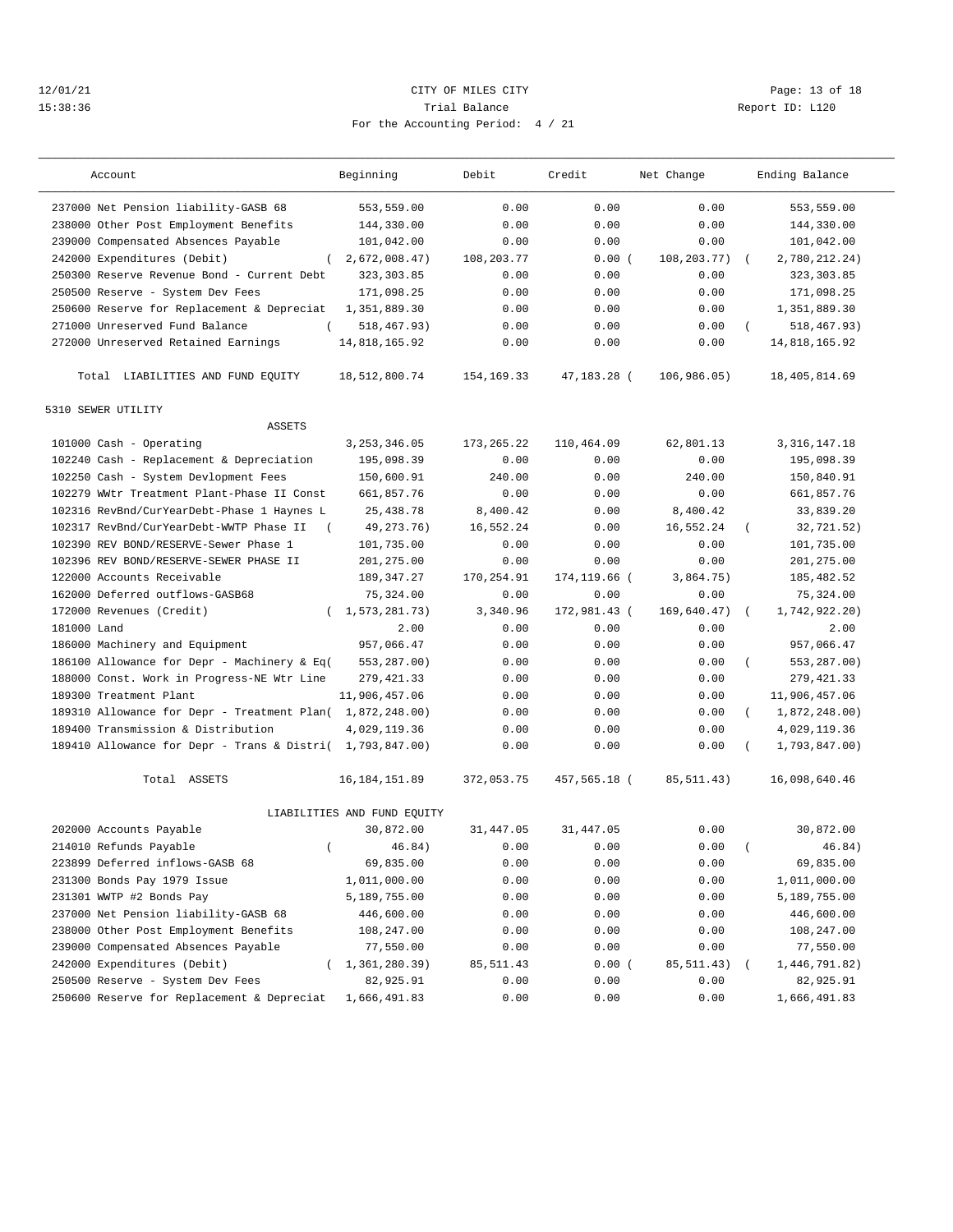## 12/01/21 Page: 14 of 18 15:38:36 Trial Balance Report ID: L120 For the Accounting Period: 4 / 21

| Account                                               | Beginning                   | Debit       | Credit       | Net Change   |                | Ending Balance |
|-------------------------------------------------------|-----------------------------|-------------|--------------|--------------|----------------|----------------|
| 271000 Unreserved Fund Balance<br>$\left($            | 394,844.93)                 | 0.00        | 0.00         | 0.00         |                | 394,844.93)    |
| 272000 Unreserved Retained Earnings                   | 9,257,047.31                | 0.00        | 0.00         | 0.00         |                | 9,257,047.31   |
| Total LIABILITIES AND FUND EQUITY                     | 16, 184, 151.89             | 116,958.48  | 31,447.05 (  | 85, 511.43)  |                | 16,098,640.46  |
| 5510 AMBULANCE FUND                                   |                             |             |              |              |                |                |
| <b>ASSETS</b>                                         |                             |             |              |              |                |                |
| 101000 Cash - Operating                               | 65,981.32                   | 49,408.91   | 62,050.93 (  | 12,642.02)   |                | 53,339.30      |
| 113216 Tax Receivables real-2016                      | 2.10)                       | 0.00        | 0.00         | 0.00         |                | 2.10)          |
| 113217 Tax receivables real-2017<br>$\overline{ }$    | 3.23)                       | 0.00        | 0.00         | 0.00         |                | 3.23)          |
| 113218 Tax Receivables real-2018                      | 32.00                       | 0.00        | 0.00         | 0.00         |                | 32.00          |
| 113219 Tax receivables Real-2019                      | 31.37                       | 0.00        | $0.94$ (     | 0.94)        |                | 30.43          |
| 113220 Tax receivables Real-2020<br>$\left($          | 5,421.94)                   | 0.00        | 112.72 (     | 112.72)      |                | 5, 534.66)     |
| 115217 Tax receivable personal-2017<br>$\overline{ }$ | 0.06)                       | 0.00        | 0.00         | 0.00         |                | 0.06)          |
| 115218 Tax Receivable Personal-2018<br>$\overline{ }$ | 0.05)                       | 0.00        | 0.00         | 0.00         |                | 0.05)          |
| 115219 Tax Receivable Personal-2019                   | 1.38                        | 0.00        | $1.21$ (     | 1.21)        |                | 0.17           |
| 115220 Tax Receivable Personal-2020                   | 1.93                        | 0.00        | 1.93(        | 1.93)        |                | 0.00           |
| 115221 Tax Receivable Personal-2021                   | 0.00                        | 0.00        | $2.01$ (     | 2.01)        | $\overline{ }$ | 2.01)          |
| 122000 Accounts Receivable                            | 390,968.20                  | 92,573.39   | 86, 138.51   | 6,434.88     |                | 397,403.08     |
| 122100 Acct Receivable<br>$\left($                    | 190,339.86)                 | 0.00        | 0.00         | 0.00         | $\left($       | 190,339.86)    |
| 162000 Deferred outflows-GASB68                       | 69,825.00                   | 0.00        | 0.00         | 0.00         |                | 69,825.00      |
| 172000 Revenues (Credit)<br>$\left($                  | 1,298,031.26)               | 1,166.67    | 91,451.87 (  | 90,285.20)   |                | 1,388,316.46)  |
| 182100 Allowance for Depr - Buildings (Cre(           | 188.00)                     | 0.00        | 0.00         | 0.00         | $\left($       | 188.00)        |
| 186000 Machinery and Equipment                        | 829,615.41                  | 0.00        | 0.00         | 0.00         |                | 829,615.41     |
| 186100 Allowance for Depr - Machinery & Eq(           | 369,543.00)                 | 0.00        | 0.00         | 0.00         |                | 369,543.00)    |
| Total ASSETS<br>$\left($                              | 507,072.89)                 | 143, 148.97 | 239,760.12 ( | 96,611.15)   | $\sqrt{2}$     | 603,684.04)    |
|                                                       | LIABILITIES AND FUND EQUITY |             |              |              |                |                |
| 202000 Accounts Payable                               | 0.00                        | 8,727.01    | 8,727.01     | 0.00         |                | 0.00           |
| 223100 Deferred Revenue - Real Prop Taxes (           | 5, 553.34)                  | 113.66      | 0.00(        | 113.66)      | $\overline{ }$ | 5,667.00)      |
| 223200 Deferred Revenue - Pers Prop Taxes (           | 27.44)                      | 5.15        | 0.00(        | 5.15)        | $\overline{ }$ | 32.59)         |
| 223899 Deferred inflows-GASB 68                       | 2,532.00                    | 0.00        | 0.00         | 0.00         |                | 2,532.00       |
| 235000 CONTRACTS/NOTES/LOANS PAYABLE<br>$\left($      | 0.01)                       | 0.00        | 0.00         | 0.00         | $\left($       | 0.01)          |
| 237000 Net Pension liability-GASB 68                  | 165,435.00                  | 0.00        | 0.00         | 0.00         |                | 165,435.00     |
| 238000 Other Post Employment Benefits                 | 72,165.00                   | 0.00        | 0.00         | 0.00         |                | 72,165.00      |
| 239000 Compensated Absences Payable                   | 50,499.00                   | 0.00        | 0.00         | 0.00         |                | 50,499.00      |
| 242000 Expenditures (Debit)<br>$\left($               | 1,259,015.19)               | 96,603.20   | 110.86 (     | 96, 492. 34) |                | 1,355,507.53)  |
| 271000 Unreserved Fund Balance<br>$\overline{ }$      | 139,528.00)                 | 0.00        | 0.00         | 0.00         |                | 139,528.00)    |
| 272000 Unreserved Retained Earnings                   | 606,420.09                  | 0.00        | 0.00         | 0.00         |                | 606,420.09     |
| Total LIABILITIES AND FUND EQUITY<br>$\left($         | 507,072.89)                 | 105,449.02  | 8,837.87 (   | 96,611.15) ( |                | 603,684.04)    |
| 5610 AIRPORT OPERATING                                |                             |             |              |              |                |                |
| ASSETS                                                |                             |             |              |              |                |                |
| 101000 Cash - Operating                               | 309,063.50                  | 34,910.05   | 103,403.79 ( | 68,493.74)   |                | 240,569.76     |
| 102117 Airport Improvement                            | 94,064.80                   | 0.00        | 0.00         | 0.00         |                | 94,064.80      |
| 102230 Cash - Surplus/Credit Card Acct                | 98.60                       | 25,390.31   | 22, 314.62   | 3,075.69     |                | 3,174.29       |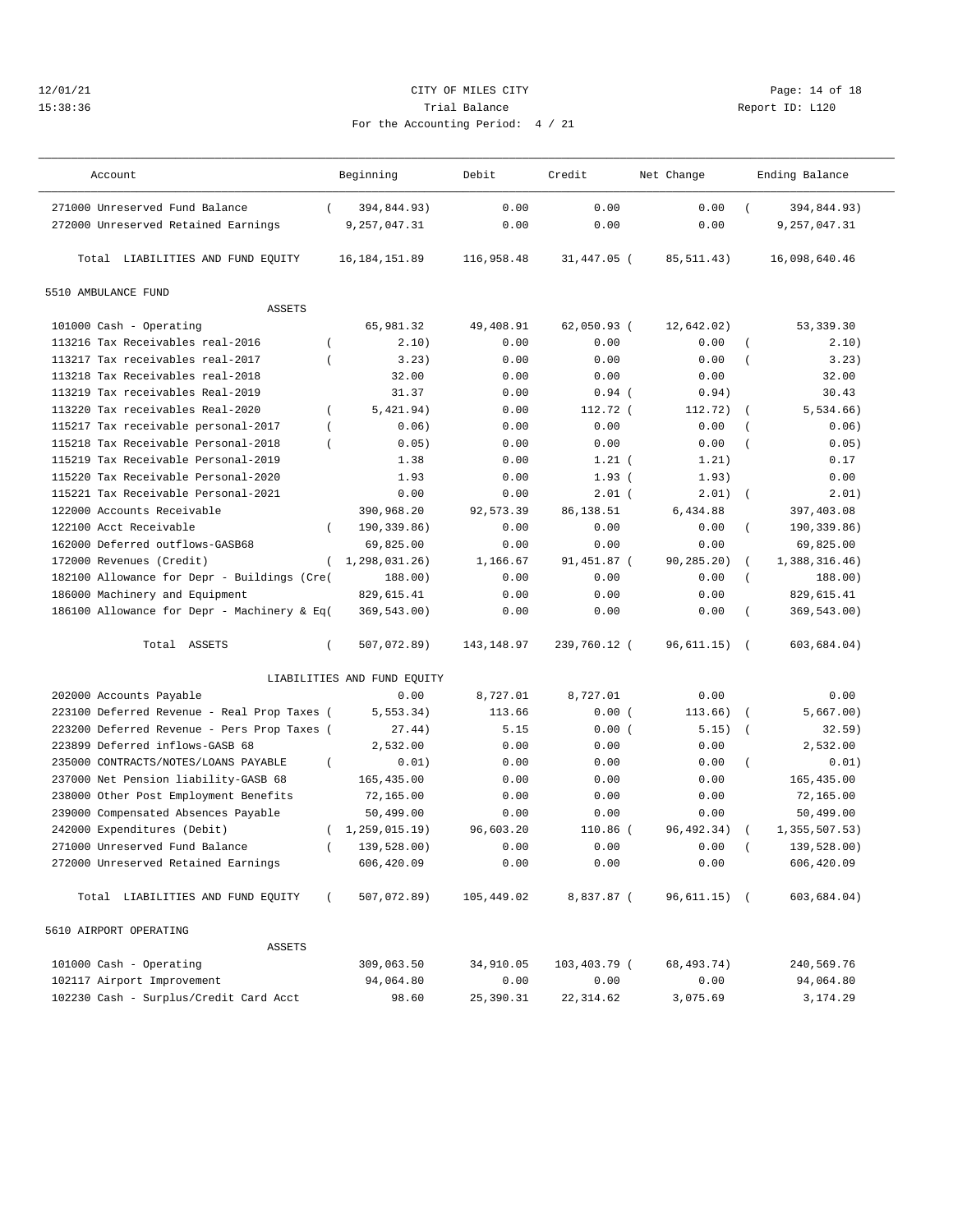## 12/01/21 Page: 15 of 18 15:38:36 Trial Balance Report ID: L120 For the Accounting Period: 4 / 21

| Account                                               | Beginning                   | Debit      | Credit       | Net Change     |                  | Ending Balance |  |  |
|-------------------------------------------------------|-----------------------------|------------|--------------|----------------|------------------|----------------|--|--|
| 103000 Petty Cash                                     | 100.00                      | 0.00       | 0.00         | 0.00           |                  | 100.00         |  |  |
| 113216 Tax Receivables real-2016<br>$\overline{ }$    | 3.16)                       | 0.00       | 0.00         | 0.00           | $\overline{ }$   | 3.16)          |  |  |
| 113217 Tax receivables real-2017                      | 4.86)                       | 0.00       | 0.00         | 0.00           | $\overline{(\ }$ | 4.86)          |  |  |
| 113218 Tax Receivables real-2018                      | 48.01                       | 0.00       | 0.00         | 0.00           |                  | 48.01          |  |  |
| 113219 Tax receivables Real-2019                      | 47.07                       | 0.00       | $1.41$ (     | 1.41)          |                  | 45.66          |  |  |
| 113220 Tax receivables Real-2020<br>$\overline{(\ }$  | 8,134.18)                   | 0.00       | $169.11$ (   | 169.11)        | $\overline{ }$   | $8,303.29$ )   |  |  |
| 115217 Tax receivable personal-2017<br>$\overline{ }$ | 0.08)                       | 0.00       | 0.00         | 0.00           |                  | 0.08)          |  |  |
| 115218 Tax Receivable Personal-2018<br>$\overline{ }$ | 0.08)                       | 0.00       | 0.00         | 0.00           |                  | 0.08)          |  |  |
| 115219 Tax Receivable Personal-2019                   | 2.08                        | 0.00       | $1.82$ (     | 1.82)          |                  | 0.26           |  |  |
| 115220 Tax Receivable Personal-2020                   | 2.92                        | 0.00       | $2.89$ (     | 2.89)          |                  | 0.03           |  |  |
| 115221 Tax Receivable Personal-2021                   | 0.00                        | 0.00       | $3.02$ (     | 3.02)          | $\overline{ }$   | 3.02)          |  |  |
| 122000 Accounts Receivable                            | 0.00                        | 17,299.50  | 0.00         | 17,299.50      |                  | 17,299.50      |  |  |
| 132000 Due From Government (Short Term)               | 87,116.99                   | 0.00       | 0.00         | 0.00           |                  | 87,116.99      |  |  |
| 141000 Prepaid Expense                                | 4,875.00                    | 0.00       | 0.00         | 0.00           |                  | 4,875.00       |  |  |
| 162000 Deferred outflows-GASB68                       | 20,835.00                   | 0.00       | 0.00         | 0.00           |                  | 20,835.00      |  |  |
| 172000 Revenues (Credit)<br>$\left($                  | 837,640.64)                 | 1,075.00   | 56,359.64 (  | 55,284.64)     | $\left($         | 892,925.28)    |  |  |
| 181000 Land                                           | 19,983.00                   | 0.00       | 0.00         | 0.00           |                  | 19,983.00      |  |  |
| 182000 Buildings                                      | 728,875.00                  | 0.00       | 0.00         | 0.00           |                  | 728,875.00     |  |  |
| 182100 Allowance for Depr - Buildings (Cre(           | 400,200.00)                 | 0.00       | 0.00         | 0.00           | $\left($         | 400,200.00)    |  |  |
| 184000 Improvements Other Than Buildings              | 13,017,833.11               | 0.00       | 0.00         | 0.00           |                  | 13,017,833.11  |  |  |
| 184100 Allowance for Depr - Imp Other Than(           | 3,697,303.00)               | 0.00       | 0.00         | 0.00           | $\left($         | 3,697,303.00   |  |  |
| 186000 Machinery and Equipment                        | 1,001,946.58                | 0.00       | 0.00         | 0.00           |                  | 1,001,946.58   |  |  |
| 186100 Allowance for Depr - Machinery & Eq(           | 555,471.00)                 | 0.00       | 0.00         | 0.00           |                  | 555,471.00)    |  |  |
| 188000 Const. Work in Progress-NE Wtr Line            | 299,160.00                  | 0.00       | 0.00         | 0.00           |                  | 299,160.00     |  |  |
|                                                       |                             |            |              |                |                  |                |  |  |
| Total ASSETS                                          | 10,085,294.66               | 78,674.86  | 182,256.30 ( | 103,581.44)    |                  | 9,981,713.22   |  |  |
|                                                       | LIABILITIES AND FUND EQUITY |            |              |                |                  |                |  |  |
| 202000 Accounts Payable                               | 0.00                        | 90,411.96  | 90, 411.96   | 0.00           |                  | 0.00           |  |  |
| 223100 Deferred Revenue - Real Prop Taxes (           | 8,331.30)                   | 170.52     | 0.00(        | 170.52)        |                  | 8,501.82)      |  |  |
| 223200 Deferred Revenue - Pers Prop Taxes (           | 41.13)                      | 7.73       | 0.00(        | 7.73)          | $\overline{ }$   | 48.86)         |  |  |
| 223899 Deferred inflows-GASB 68                       | 19,317.00                   | 0.00       | 0.00         | 0.00           |                  | 19,317.00      |  |  |
| 235160 LTrm Pay/MT Aeronautics (2)                    | 81,765.00                   | 0.00       | 0.00         | 0.00           |                  | 81,765.00      |  |  |
| 237000 Net Pension liability-GASB 68                  | 123,534.00                  | 0.00       | 0.00         | 0.00           |                  | 123,534.00     |  |  |
| 238000 Other Post Employment Benefits                 | 24,055.00                   | 0.00       | 0.00         | 0.00           |                  | 24,055.00      |  |  |
| 239000 Compensated Absences Payable                   | 12,591.00                   | 0.00       | 0.00         | 0.00           |                  | 12,591.00      |  |  |
| 242000 Expenditures (Debit)<br>$\left($               | 576,094.60)                 | 103,403.79 | $0.60$ (     | 103, 403.19)   |                  | 679,497.79)    |  |  |
| 250600 Reserve for Replacement & Depreciat            | 18,913.67                   | 0.00       | 0.00         | 0.00           |                  | 18,913.67      |  |  |
| 271000 Unreserved Fund Balance                        | 90,992.00)                  | 0.00       | 0.00         | 0.00           |                  | 90,992.00)     |  |  |
| 272000 Unreserved Retained Earnings                   | 10,480,578.02               | 0.00       | 0.00         | 0.00           |                  | 10,480,578.02  |  |  |
| Total LIABILITIES AND FUND EQUITY                     | 10,085,294.66               | 193,994.00 | 90,412.56 (  | 103,581.44)    |                  | 9,981,713.22   |  |  |
| 6040 PUBLIC WORKS                                     |                             |            |              |                |                  |                |  |  |
| ASSETS                                                |                             |            |              |                |                  |                |  |  |
| 101000 Cash - Operating                               | 77,032.67                   | 4,000.00   | 11,896.15 (  | 7,896.15)      |                  | 69,136.52      |  |  |
| 172000 Revenues (Credit)                              | 112,402.52)                 | 0.00       | $4,000.00$ ( | $4,000.00)$ (  |                  | 116,402.52)    |  |  |
| Total ASSETS                                          | 35, 369.85)                 | 4,000.00   | 15,896.15 (  | $11,896.15)$ ( |                  | 47,266.00)     |  |  |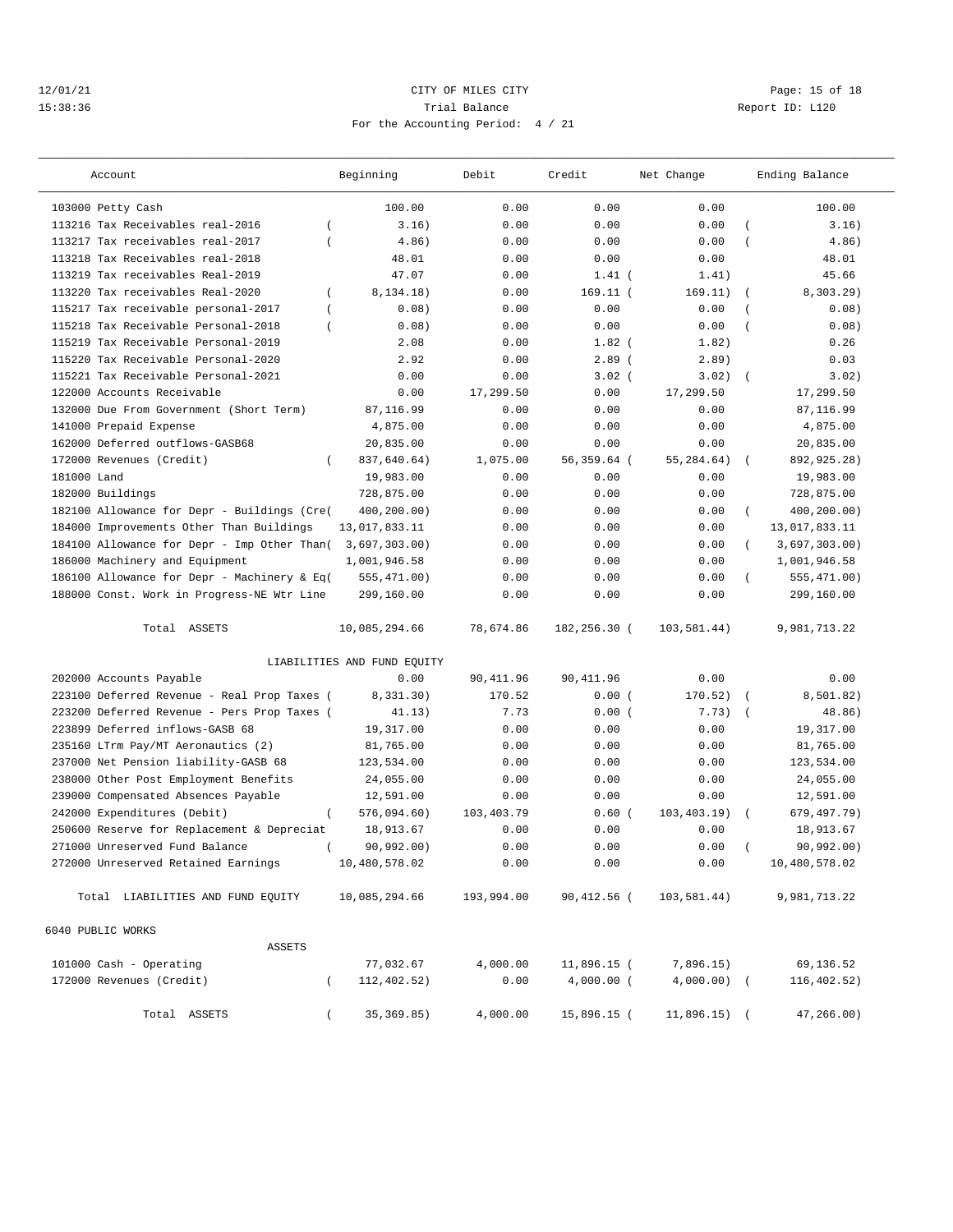# 12/01/21 Page: 16 of 18 15:38:36 Trial Balance Report ID: L120 For the Accounting Period: 4 / 21

——————————————————————————————————————————————————————————————————————————————————————————————————————————————————————————————————— Account Beginning Debit Credit Net Change Ending Balance ———————————————————————————————————————————————————————————————————————————————————————————————————————————————————————————————————

|                                                  |                  | LIABILITIES AND FUND EQUITY |           |            |                          |              |
|--------------------------------------------------|------------------|-----------------------------|-----------|------------|--------------------------|--------------|
| 202000 Accounts Payable                          |                  | 0.00                        | 1,172.29  | 1,172.29   | 0.00                     | 0.00         |
| 239000 Compensated Absences Payable              |                  | 5,215.00                    | 0.00      | 0.00       | 0.00                     | 5,215.00     |
| 242000 Expenditures (Debit)                      | $\overline{ }$   | 91,506.37)                  | 11,896.15 | 0.00(      | 11,896.15)<br>$\sqrt{ }$ | 103, 402.52) |
| 271000 Unreserved Fund Balance                   | $\overline{(\ }$ | 45,813.93)                  | 0.00      | 0.00       | 0.00                     | 45,813.93)   |
| 272000 Unreserved Retained Earnings              |                  | 96,735.45                   | 0.00      | 0.00       | 0.00                     | 96,735.45    |
|                                                  |                  |                             |           |            |                          |              |
| Total LIABILITIES AND FUND EQUITY                | $\left($         | 35, 369.85)                 | 13,068.44 | 1,172.29 ( | $11,896.15$ (            | 47, 266.00)  |
| 7370 TBID                                        |                  |                             |           |            |                          |              |
| ASSETS                                           |                  |                             |           |            |                          |              |
| 101000 Cash - Operating                          |                  | 0.00                        | 3,116.00  | 3,116.00   | 0.00                     | 0.00         |
| Total ASSETS                                     |                  | 0.00                        | 3,116.00  | 3,116.00   | 0.00                     | 0.00         |
|                                                  |                  | LIABILITIES AND FUND EQUITY |           |            |                          |              |
| 202000 Accounts Payable                          |                  | 0.00                        | 3,116.00  | 3,116.00   | 0.00                     | 0.00         |
| 212500 Due to Others                             |                  | 0.00                        | 3,116.00  | 3,116.00   | 0.00                     | 0.00         |
|                                                  |                  |                             |           |            |                          |              |
| Total LIABILITIES AND FUND EQUITY                |                  | 0.00                        | 6.232.00  | 6.232.00   | 0.00                     | 0.00         |
| 7458 Court Technology Surcharge                  |                  |                             |           |            |                          |              |
|                                                  |                  |                             |           |            |                          |              |
|                                                  |                  |                             |           |            |                          |              |
|                                                  |                  | LIABILITIES AND FUND EQUITY |           |            |                          |              |
| 212000 Due to Government                         | $\left($         | 2,060.64)                   | 0.00      | 0.00       | 0.00<br>$\left($         | 2,060.64)    |
| 212200 Due to Federal, Soc Sec & Medicare        |                  | 2,060.64                    | 0.00      | 0.00       | 0.00                     | 2,060.64     |
|                                                  |                  |                             |           |            |                          |              |
| Total LIABILITIES AND FUND EQUITY                |                  | 0.00                        | 0.00      | 0.00       | 0.00                     | 0.00         |
| 7467 Law Enforcement Academy Surcharge           |                  |                             |           |            |                          |              |
| <b>ASSETS</b>                                    |                  |                             |           |            |                          |              |
| 101000 Cash - Operating                          |                  | 0.00                        | 489.52    | 0.00       | 489.52                   | 489.52       |
|                                                  |                  |                             |           |            |                          |              |
| Total ASSETS                                     |                  | 0.00                        | 489.52    | 0.00       | 489.52                   | 489.52       |
|                                                  |                  |                             |           |            |                          |              |
|                                                  |                  | LIABILITIES AND FUND EQUITY |           |            |                          |              |
| 212200 Due to Federal, Soc Sec & Medicare        |                  | 0.00                        | 0.00      | 489.52     | 489.52                   | 489.52       |
| Total LIABILITIES AND FUND EQUITY                |                  | 0.00                        | 0.00      | 489.52     | 489.52                   | 489.52       |
| 7471 CIVIL LEGAL ASSIST/VICTIM DOM VIOLENCE PROG |                  |                             |           |            |                          |              |
| <b>ASSETS</b>                                    |                  |                             |           |            |                          |              |
| 101000 Cash - Operating                          |                  | 1,505.52                    | 461.09    | 0.00       | 461.09                   | 1,966.61     |
|                                                  |                  |                             |           |            |                          |              |
| Total ASSETS                                     |                  | 1,505.52                    | 461.09    | 0.00       | 461.09                   | 1,966.61     |

LIABILITIES AND FUND EQUITY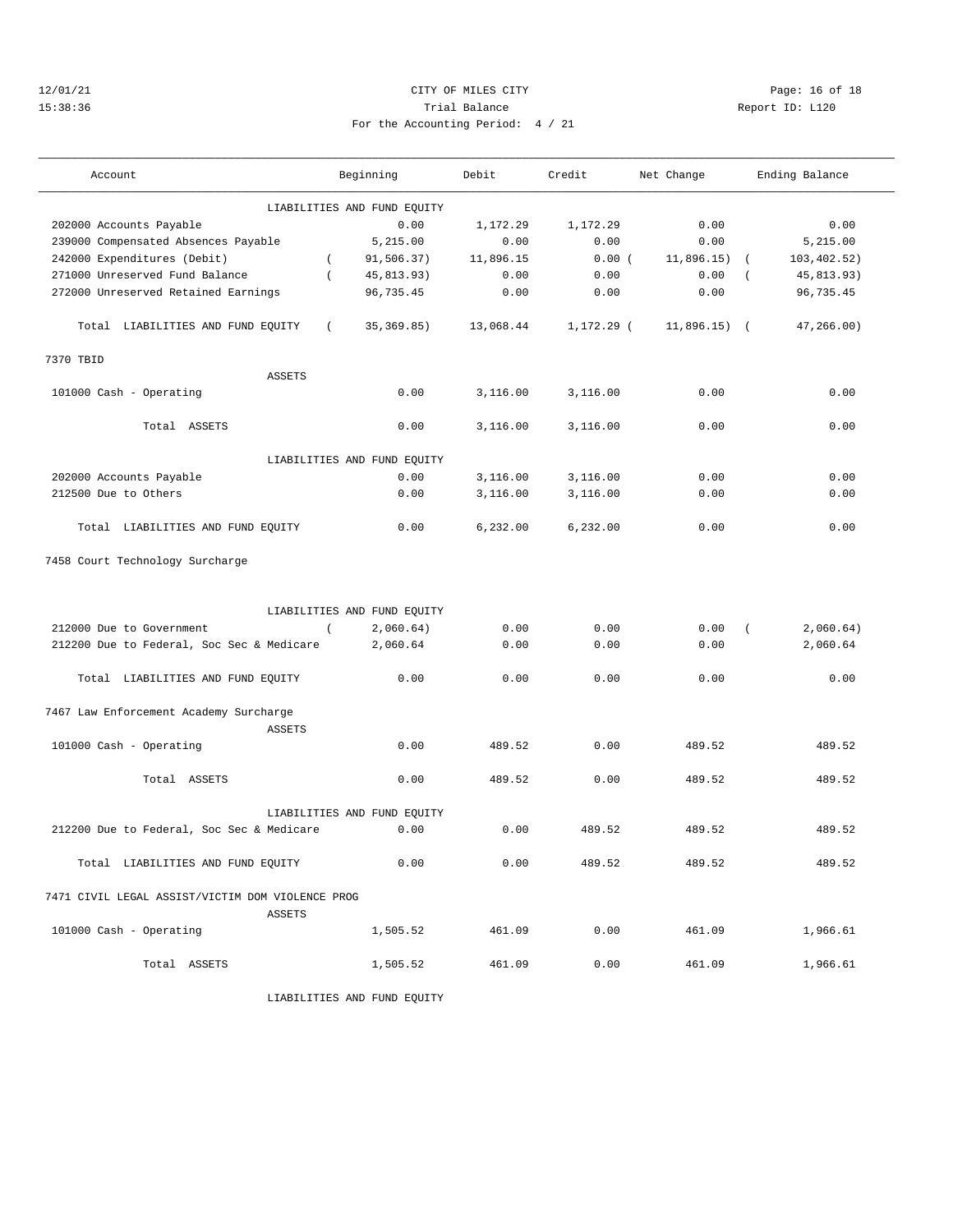# 12/01/21 Page: 17 of 18 15:38:36 Trial Balance Report ID: L120 For the Accounting Period: 4 / 21

———————————————————————————————————————————————————————————————————————————————————————————————————————————————————————————————————

| Account                                   | Beginning                   | Debit      | Credit        | Net Change   | Ending Balance    |  |  |  |  |
|-------------------------------------------|-----------------------------|------------|---------------|--------------|-------------------|--|--|--|--|
| 212500 Due to Others                      | 1,505.52                    | 0.00       | 461.09        | 461.09       | 1,966.61          |  |  |  |  |
| Total LIABILITIES AND FUND EQUITY         | 1,505.52                    | 0.00       | 461.09        | 461.09       | 1,966.61          |  |  |  |  |
| 7910 PAYROLL FUND                         |                             |            |               |              |                   |  |  |  |  |
| ASSETS                                    |                             |            |               |              |                   |  |  |  |  |
| 101000 Cash - Operating                   | 135, 123.03                 | 525,734.59 | 556,258.48 (  | 30, 523.89)  | 104,599.14        |  |  |  |  |
| Total ASSETS                              | 135, 123.03                 | 525,734.59 | 556,258.48 (  | 30, 523.89)  | 104,599.14        |  |  |  |  |
| LIABILITIES AND FUND EQUITY               |                             |            |               |              |                   |  |  |  |  |
| 201000 Warrants Payable                   | 134,760.62                  | 144,396.09 | $21,955.63$ ( | 122, 440.46) | 12,320.16         |  |  |  |  |
| 212200 Due to Federal, Soc Sec & Medicare | 0.00                        | 65,122.67  | 65,122.67     | 0.00         | 0.00              |  |  |  |  |
| 212202 Due to State Unemployment          | 0.16                        | 0.00       | 562.04        | 562.04       | 562.20            |  |  |  |  |
| 212203 Due to Worker's Compensation       | 0.00                        | 0.00       | 12,333.92     | 12,333.92    | 12,333.92         |  |  |  |  |
| 212204 Due to State Income Tax            | $\left($<br>0.16)           | 15,928.00  | 15,928.00     | 0.00         | 0.16)<br>$\left($ |  |  |  |  |
| 212205 Due to MPORS-GABA                  | 0.00                        | 16,369.19  | 16,369.19     | 0.00         | 0.00              |  |  |  |  |
| 212207 Due to AFLAC, AFLAC PRETAX         | 0.00                        | 676.64     | 676.64        | 0.00         | 0.00              |  |  |  |  |
| 212208 Due to Health Ins, Dental, Vision  | 2.05)<br>$\left($           | 0.00       | 79,020.61     | 79,020.61    | 79,018.56         |  |  |  |  |
| 212209 Due to PERS Retirement             | 0.89)<br>$\left($           | 36,760.51  | 36,760.51     | 0.00         | 0.89)<br>$\left($ |  |  |  |  |
| 212210 Due to FURS-GABA Retirement        | 365.35                      | 18, 344.37 | 18, 344. 37   | 0.00         | 365.35            |  |  |  |  |
| Total LIABILITIES AND FUND EQUITY         | 135, 123.03                 | 297,597.47 | 267,073.58 (  | 30, 523.89   | 104,599.14        |  |  |  |  |
| 7930 CLAIMS FUND                          |                             |            |               |              |                   |  |  |  |  |
| ASSETS                                    |                             |            |               |              |                   |  |  |  |  |
| 101000 Cash - Operating                   | 249,925.57                  | 364,971.39 | 353, 430.23   | 11,541.16    | 261,466.73        |  |  |  |  |
| Total ASSETS                              | 249,925.57                  | 364,971.39 | 353, 430.23   | 11,541.16    | 261,466.73        |  |  |  |  |
| LIABILITIES AND FUND EQUITY               |                             |            |               |              |                   |  |  |  |  |
| 201000 Warrants Payable                   | 249,925.57                  | 353,430.23 | 364,971.39    | 11,541.16    | 261,466.73        |  |  |  |  |
| Total LIABILITIES AND FUND EQUITY         | 249,925.57                  | 353,430.23 | 364,971.39    | 11,541.16    | 261,466.73        |  |  |  |  |
| 7980 CUSTER CO WATER & SEWER DISTRICT     |                             |            |               |              |                   |  |  |  |  |
| <b>ASSETS</b>                             |                             |            |               |              |                   |  |  |  |  |
| 101000 Cash - Operating                   | 1,189.41)<br>$\left($       | 19,564.87  | 19,587.32 (   | $22.45$ ) (  | 1,211.86)         |  |  |  |  |
| 122000 Accounts Receivable                | 20,383.05                   | 18,756.39  | 19,587.32 (   | 830.93)      | 19,552.12         |  |  |  |  |
| Total ASSETS                              | 19,193.64                   | 38,321.26  | 39,174.64 (   | 853.38)      | 18,340.26         |  |  |  |  |
|                                           | LIABILITIES AND FUND EQUITY |            |               |              |                   |  |  |  |  |
| 202000 Accounts Payable                   | 0.00                        | 19,587.32  | 19,587.32     | 0.00         | 0.00              |  |  |  |  |
| 211020 Due to Custer Water & Sewer Dist   | 19,193.64                   | 19,609.77  | 18,756.39 (   | 853.38)      | 18,340.26         |  |  |  |  |
| Total LIABILITIES AND FUND EQUITY         | 19,193.64                   | 39,197.09  | 38, 343. 71 ( | 853.38)      | 18,340.26         |  |  |  |  |

7981 Interest Clearing